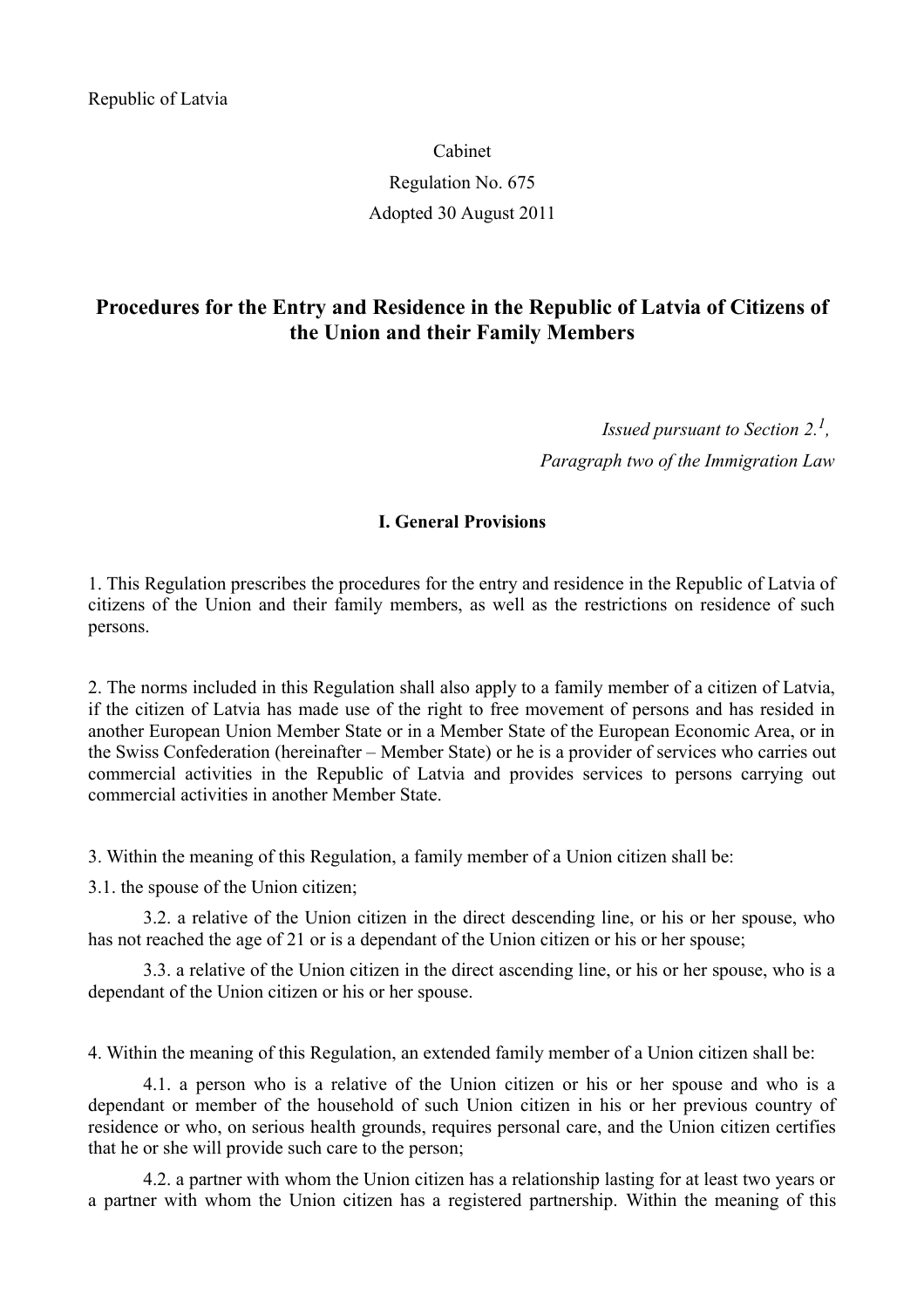Regulation, the term "partner" shall be used to safeguard the rights provided for in this Regulation and shall not cover the recognition of any such partnership, which has been the basis for granting the right of entry or residence.

5. Unless otherwise provided for in Paragraph 11 of this Regulation, the extended family members of a Union citizen referred to in Paragraph 4 of this Regulation have the same right of entry or residence as provided for in this Regulation in respect of family members of a Union citizen.

6. Where a Union citizen or his or her family member has established, in the Republic of Latvia, an employment legal relationship or is a self-employed person, he or she shall not need a work permit.

7. Where a Union citizen or his or her family member who is also a Union citizen resides in the Republic of Latvia for a specified time period, he or she shall be issued a registration certificate of a Union citizen (hereinafter – registration certificate). The registration certificate shall include the following information:

- 7.1. the number of the registration certificate;
- 7.2. the given name (names) and surname of the person;
- 7.3. the personal identity number;
- 7.4. the date of issuance of the registration certificate; and
- 7.5. the declared place of residence.

8. Where a Union citizen, or his or her family member who is also a Union citizen, permanently resides in the Republic of Latvia, he or she shall be issued a permanent residence card (hereinafter – permanent residence card). The permanent residence card shall specify the following information:

- 8.1. the number of the permanent residence card;
- 8.2. a photograph of the person;
- 8.3. the given name (names) and surname of the person;
- 8.4. the personal identity number;
- 8.5. citizenship;
- 8.6. sex;
- 8.7. the date of issuance of the permanent residence card; and
- 8.8. the signature of the permanent residence card holder.

9. Where a family member of a Union citizen, who is not a Union citizen, resides in the Republic of Latvia for a certain period of time, he or she shall be issued a residence permit of a family member of a Union citizen (hereinafter – residence permit). The residence permit shall specify the following information:

- 9.1. the number of the residence permit;
- 9.2. a photograph of the person;
- 9.3. the given name (names) and surname of the person;
- 9.4. the personal identity number;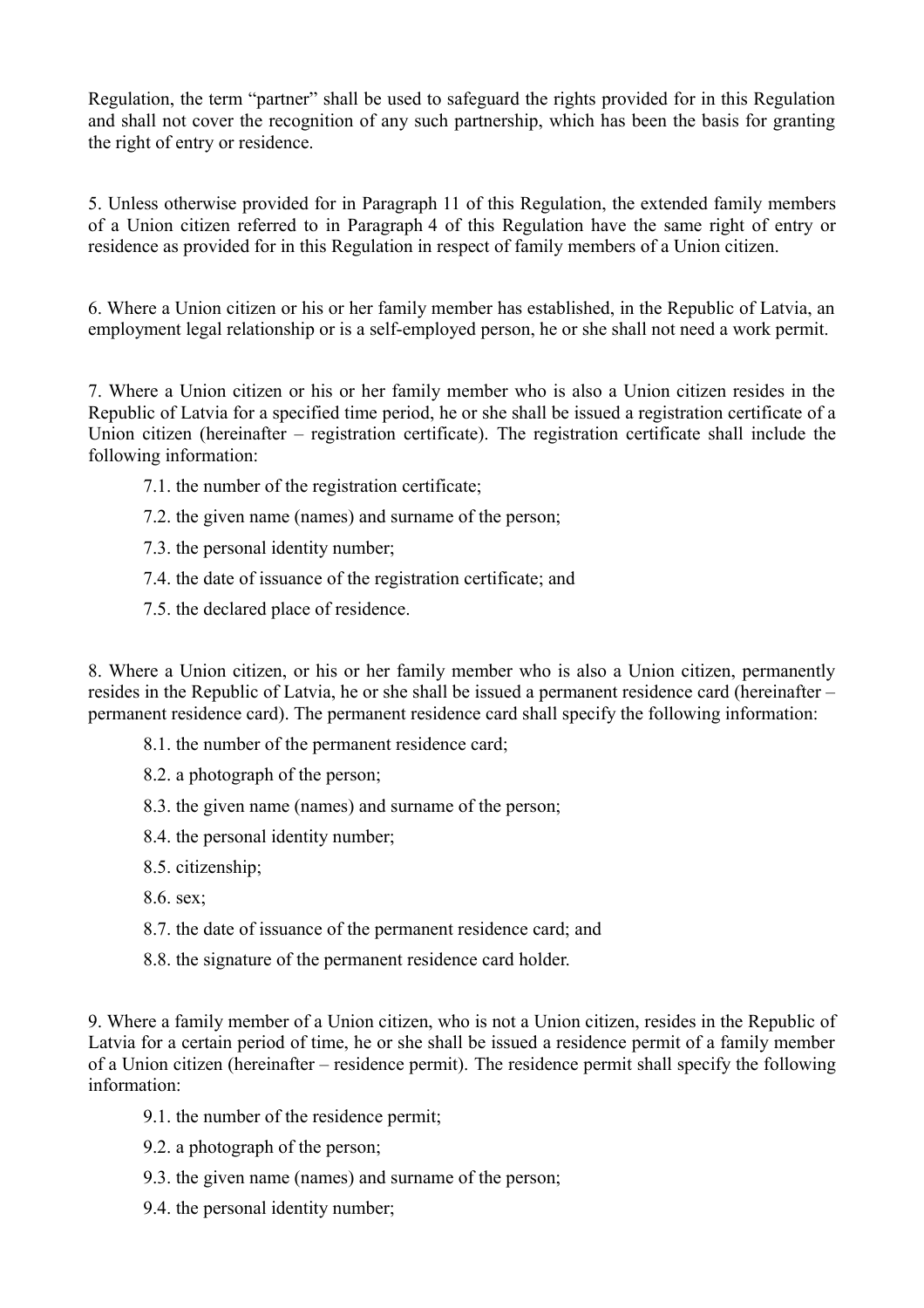9.5. citizenship;

9.6. sex;

9.7. the date of issuance of the residence permit;

9.8. the period of validity of the residence permit;

9.9. the number of a travel document; and

9.10. the signature of the holder of the residence permit.

10. Where a family member of a Union citizen, who is not a Union citizen, resides in the Republic of Latvia permanently, he or she shall be issued a permanent residence permit of the family member of the Union citizen (hereinafter – permanent residence permit). The permanent residence permit shall specify the following information:

10.1. the number of the permanent residence permit;

10.2. a photograph of the person;

10.3. the given name (names) and surname of the person;

10.4. the personal identity number;

10.5. citizenship;

10.6. sex;

10.7. the date of issuance of the permanent residence permit;

10.8. the period of validity of the permanent residence permit;

10.9. the number of a travel document; and

10.10. the signature of the holder of the permanent residence permit.

11. The extended family member of a Union citizen referred to in Paragraph 4 of this Regulation, who is not a Union citizen, shall be issued a residence permit according to Council Regulation No 1030/2002 of 13 June 2002 laying down a uniform format for residence permits for thirdcountry nationals.

12. The documents referred to in Paragraphs 7, 8, 9 and 10 of this Regulation shall bear the seal of approval by the Office of Citizenship and Migration Affairs (hereinafter – the Office) and a signature by the official who has taken the decision to issue such documents.

13. The documents referred to in Paragraphs 7, 8, 9, 10 and 11 of this Regulation shall be issued free of charge.

14. Possession of the documents referred to in Paragraphs 7, 8, 9 and 10 of this Regulation, as well as of the statement referred to in Paragraph 49 may not be made a precondition for the exercise, by the Union citizen or his or her family member, of a right or the completion of an administrative formality, where entitlement to such right may be attested by any other means of proof.

15. Upon request by the State Border Guard, the State Labour Inspectorate or the Office, a Union citizen or his or her family member shall submit documentary evidence certifying the conditions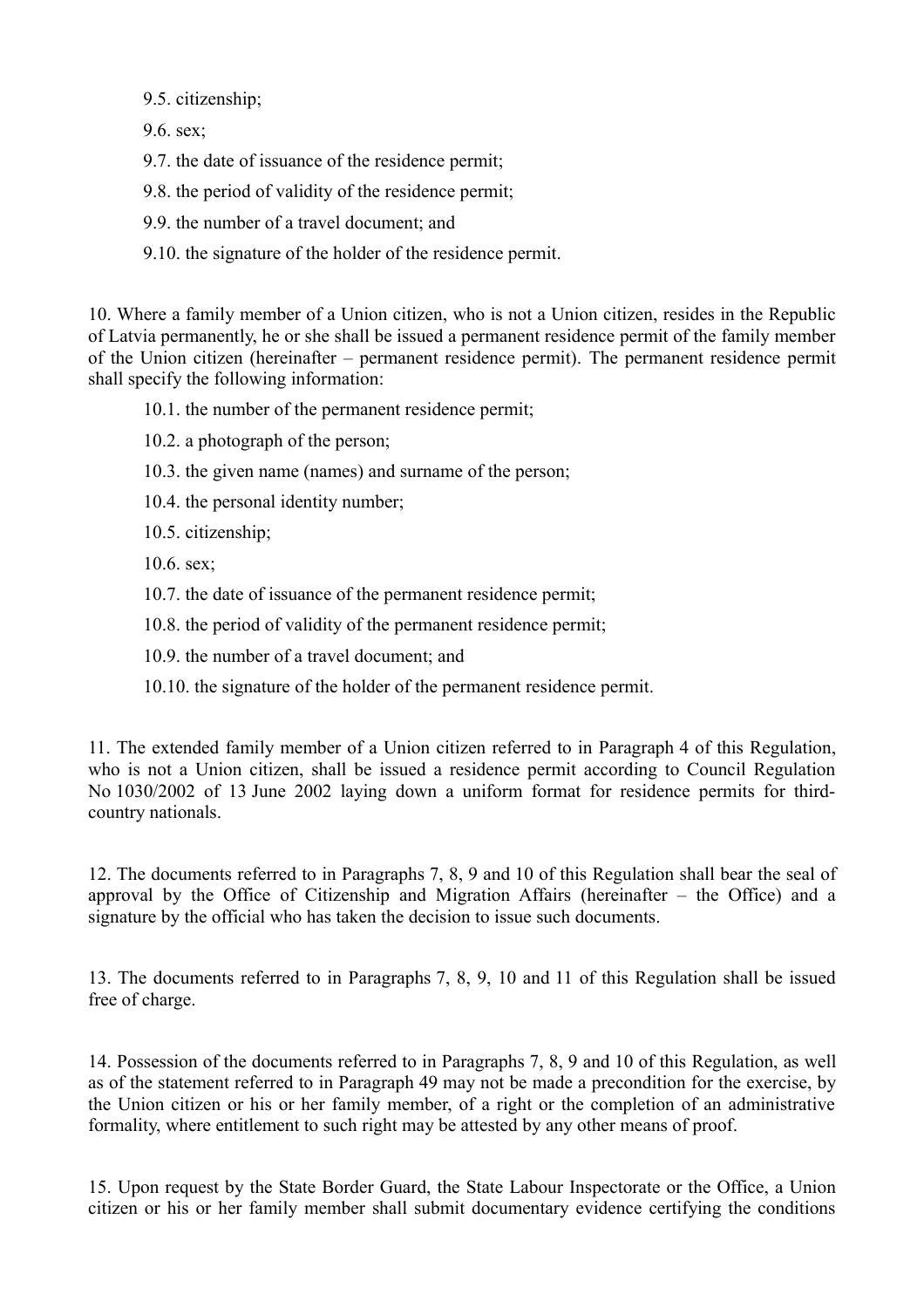specified in this Regulation for residing in the Republic of Latvia.

## **II. Entry of Union Citizens and their Family Members in the Republic of Latvia**

16. A Union citizen and his or her family member are entitled to enter and reside in the Republic of Latvia for up to three months, as of the first day of the entry, provided that he or she is in possession of a valid travel document and he does not pose a threat to public security, public policy or public health.

17. The persons referred to in Paragraph 16 of this Regulation shall be notified in writing on any decision to refuse entry or a visa on the grounds of public security, public policy or public health, with an explanation of the reasons for such refusal, except cases where it would be in conflict with public security interests.

18. A family member of a Union citizen, who is not a Union citizen, has the right of entry and residence in the Republic of Latvia for a period of up to three months, as of the first day of the entry, in accordance with the conditions laid down in Council Regulation No 539/2001/EC of 15 March 2001 listing the third countries whose nationals must be in possession of visas when crossing the external borders and those whose nationals are exempt from that requirement (hereinafter – Regulation No 539/2001/EC). Where, in accordance with the conditions of Regulation No 539/2001, a family member of a Union citizen, who is not a Union citizen, must be in possession of a visa, such family member may enter the Republic of Latvia without a visa, provided that he or she is in possession of a valid residence permit of a family member of a Union citizen issued in any Member State and provided that he:

18.1. enters the territory of the Republic of Latvia without crossing the external border of the Republic of Latvia; or

18.2. enters the Republic of Latvia by crossing the external border of the Republic of Latvia and is accompanying or joining a Union citizen.

19. Where a Union citizen or his or her family member does not possess the documents necessary to cross the border of the Republic of Latvia, the respective official of the State Border Guard shall give him an opportunity to obtain the necessary documents or have them brought to the State Border Guard, or prove by other means that the person has the right of free movement and residence, and take a decision on the permission to the person to enter the Republic of Latvia.

20. A family member of a Union citizen is entitled to obtain an entry visa.

21. Upon accepting a visa application of a family member of a Union citizen, a diplomatic or consular mission of the Republic of Latvia (hereinafter – mission), the Office or the State Border Guard shall:

21.1. not charge a State fee for processing the visa application;

21.2. request a valid travel document and documents certifying the relationship between the family member of the Union citizen and the Union citizen. No other supporting documents shall be required for the entry;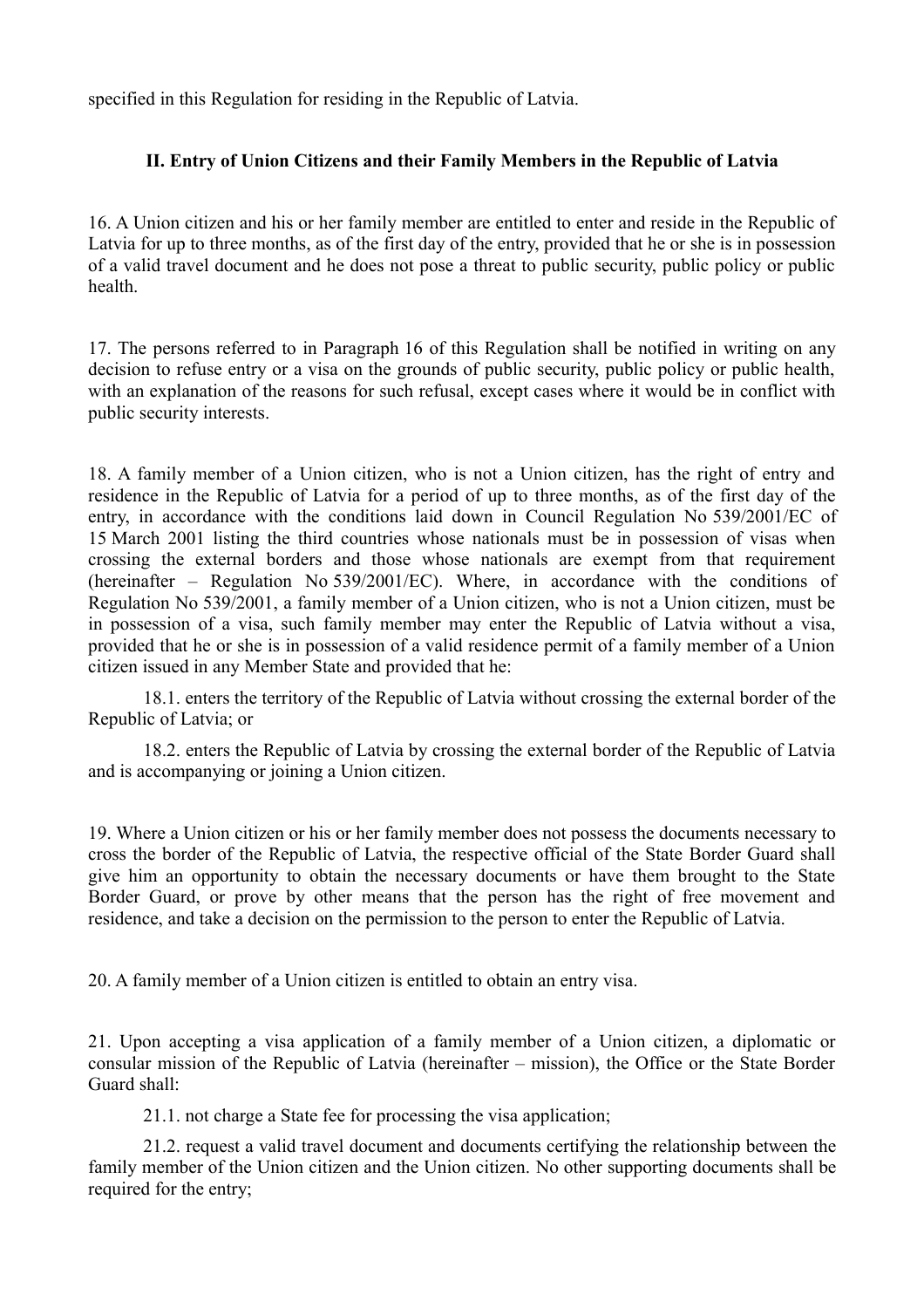21.3. provide the possibility not to use an outsourcing company, but to submit the visa application to the mission (where the visa application is submitted abroad).

22. A family member of a Union citizen shall be issued a uniform visa for multiple entries, with the maximum period of validity possible. The visa shall be issued as soon as possible and in accordance with the regulatory enactments in the field of the issuance of visas.

23. No visa shall be issued to a family member of a Union citizen or the existing visa shall be suspended or annulled, where the family member of the Union citizen poses a direct, actual and sufficiently serious threat to public security, public policy or public health.

24. Where it has not been possible to obtain a visa in the mission, it shall be possible to obtain it at a border post specified by the Cabinet.

## **III. Residence of a Union Citizens in the Republic of Latvia**

25. Where a Union citizen wishes to reside in the Republic of Latvia for longer than three months, as of the first day of the entry, he or she shall register with the Office and shall be granted a registration certificate.

26. It shall not be necessary for a Union citizen, residing in the Republic of Latvia for longer than three months, as of the first day of the entry, to register with the Office, where he or she is in possession of a valid travel document and he or she:

26.1. resides in the Republic of Latvia for up to six months per year, as of the first day of the entry, where the purpose of such residence is to establish employment legal relationship in the Republic of Latvia. Where, upon expiry of the period of six months, the Union citizen has not yet established employment legal relationship, he or she and his or her family members may continue to reside in the Republic of Latvia without being registered with the Office for as long as there is evidence that the Union citizen is continuing to seek employment and that he or she has a genuine chance of being engaged;

26.2. is employed in the Republic of Latvia, but resides in another European Union Member State, to which he or she returns at least once per week;

26.3. is a student of an educational institution registered with the Register of Education Institutions of the Republic of Latvia and his or her intended period of residence in the Republic of Latvia does not exceed one year.

27. A Union citizen is entitled to receive a registration certificate, provided that he or she satisfies at least one of the following conditions:

27.1. he or she is employed in the Republic of Latvia in the status of an employee;

27.2. he or she is a self-employed person in the Republic of Latvia;

27.3. he or she is a service provider or an employee of a person established in a Member State that provides services in the Republic of Latvia;

27.4. he or she is a student of an educational institution registered with the Register of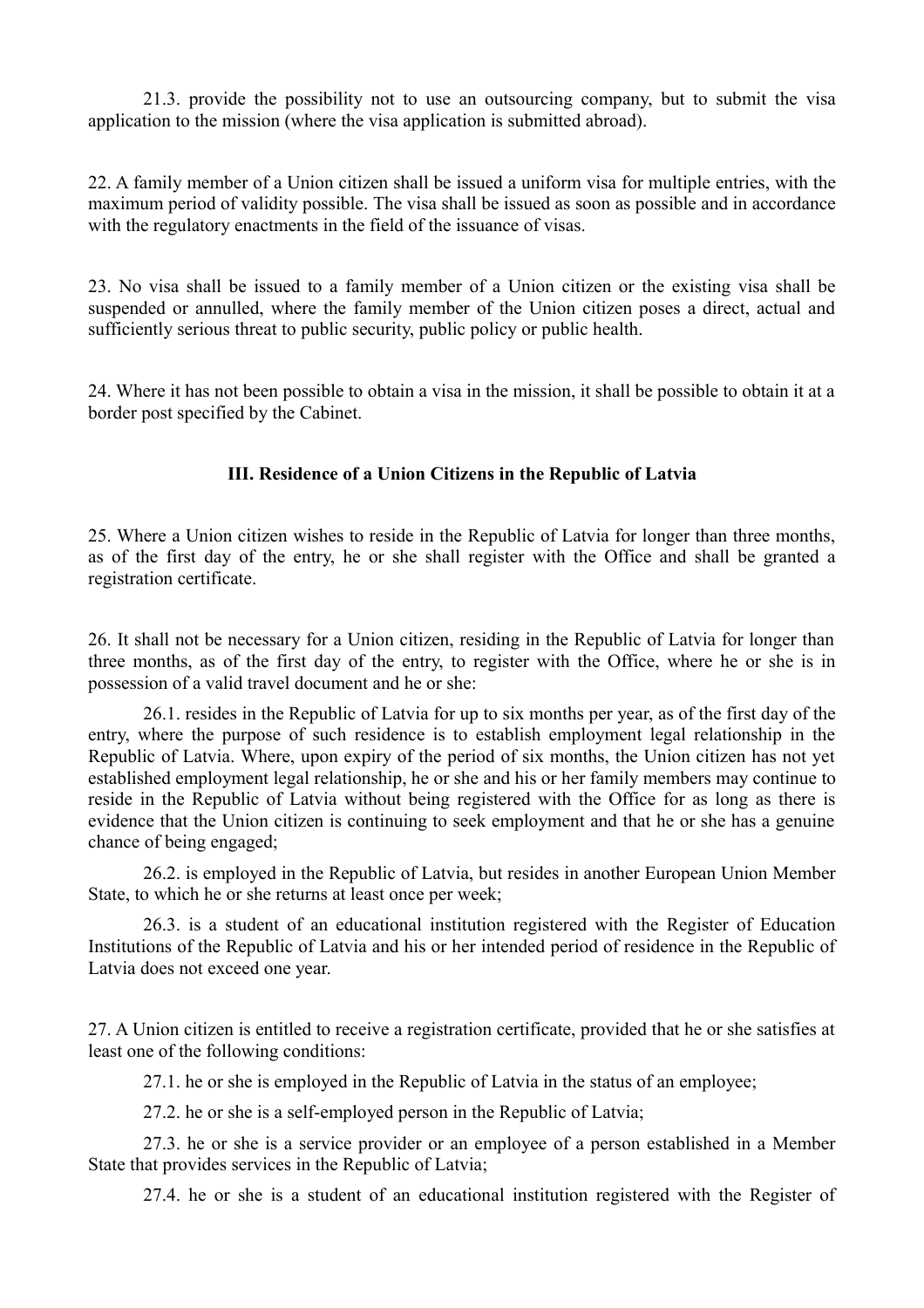Education Institutions of the Republic of Latvia and he or she has sufficient resources for himself or herself not to become a burden on the social assistance system, as well as a valid document issued by a Member State and certifying that the person is entitled to receive in the Republic of Latvia the necessary medical or emergency medical assistance, or he or she holds a health insurance policy. Within the meaning of this Regulation, sufficient resources shall be monthly income that corresponds to at least 50% of the amount of the minimum wage specified for the relevant period of time;

27.5. he or she has sufficient resources for himself or herself not to become a burden on the social assistance system, as well as a valid document issued by a Member State and certifying that the person is entitled to receive in the Republic of Latvia the necessary medical or emergency medical assistance, or he or she holds a valid health insurance policy;

27.6. he is a spouse of a Latvian national or non-national or of a foreign national with the permanent right of residence in the Republic of Latvia, and he has sufficient resources for himself not to become a burden on the social assistance system as well as a valid document issued by an Member State and certifying that the person is entitled to receive in the Republic of Latvia the necessary medical or emergency medical assistance, or he holds a health insurance policy;

27.7. trusteeship or guardianship has been established in respect of him or her in the Republic of Latvia.

28. In order to request a registration certificate, a Union citizen shall present a valid travel document and shall submit the following:

28.1. a filled-in standard questionnaire (Annex), provided that he or she has not, prior to that, obtained a registration certificate or a residence permit;

28.2. evidence on the fact that he or she satisfies any of the conditions referred to in Paragraph 27 of this Regulation;

28.3. where the registration certificate is to be issued to a minor, a letter of consent signed by both parents or a guardian for a child to travel to the Republic of Latvia, such consent being certified by a notary or signed in the presence of an official of the Office or a mission. If the child is to reside in the Republic of Latvia together with one of his parents, such consent shall be necessary from the parent who is not entering the country together with the child. Such consent shall not be necessary, where a child enters the Republic of Latvia together with both parents or with a guardian. Where the guardianship is implemented by the parent with whom the child enters the Republic of Latvia and no restrictions have been put in place in respect of changing the place of residence of the child without the consent of the other parent, the former shall submit a respective court ruling or decision by another competent authority or official.

29. The status as an employee or a self-employed person in the Republic of Latvia shall not change with respect to the Union citizen, where he or she:

29.1. experiences temporary incapacity to work, due to illness or accident;

29.2. has been registered with the State Employment Agency in the status of an unemployed person or a job seeker and, prior to his or her registration, has been employed for more than a year and a break in employment has arisen due to reasons not of the person's own making;

29.3. has been registered with the State Employment Agency as an unemployed person or a job seeker during the first 12 months following the commencement of his or her employment. In such case the status of an employee of the Union citizen shall be maintained for up to six months;

29.4. has commenced the acquisition of vocational education programme related to his or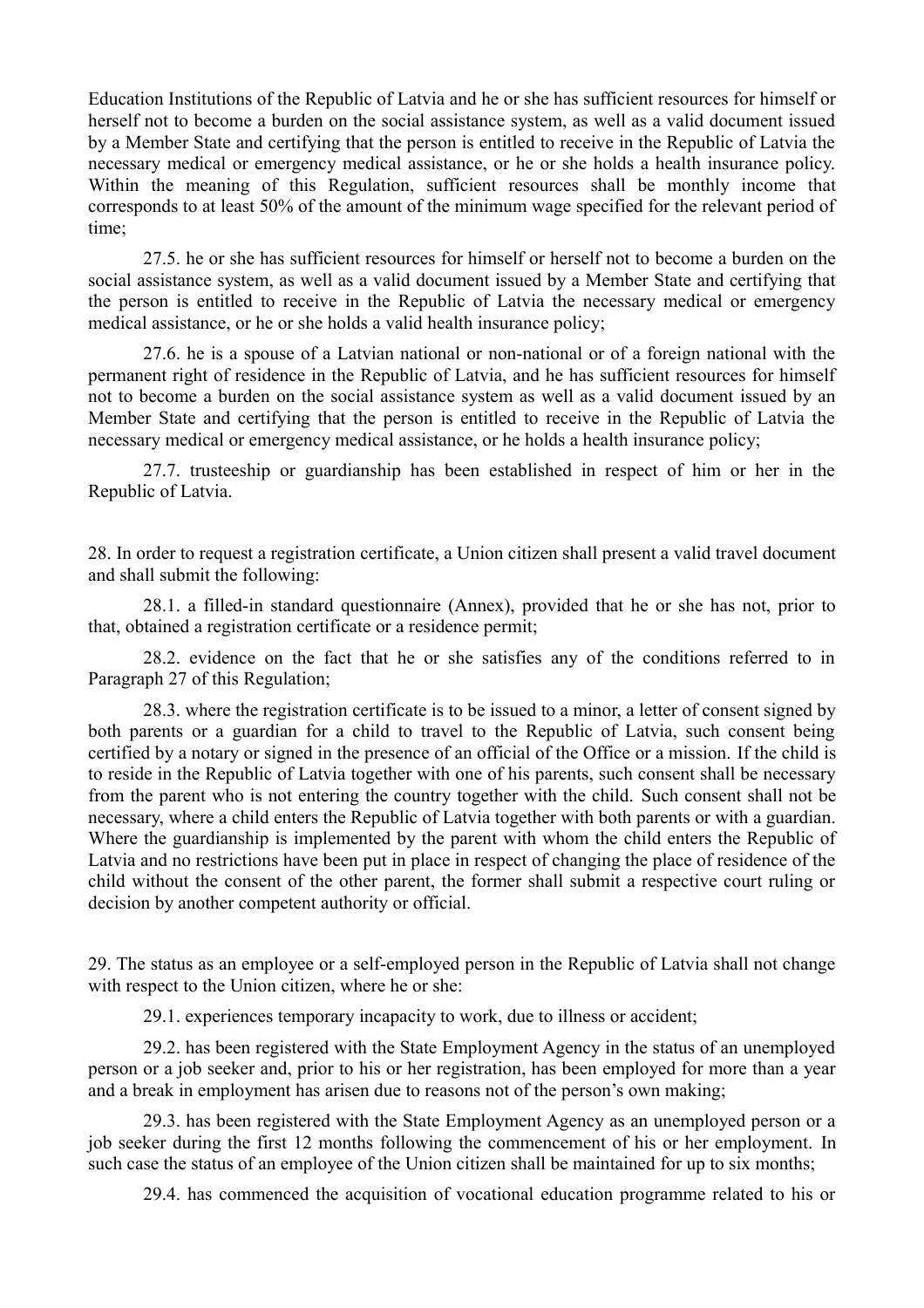her previous employment in a vocational educational institution registered in the Register of Education Institutions. The condition of the acquisition of the educational programme being related to the previous employment shall not apply, where discontinuation in employment has set in for reasons not of the person's own making.

30. A Union citizen has the right to receive a permanent residence card, provided that he or she:

30.1. immediately prior to applying for the permanent right of residence, has resided legally in the territory of the Republic of Latvia for a continuous period of five years;

30.2. prior to becoming a citizen of a Member State, has been a citizen or non-citizen of Latvia and has submitted the documents for requesting the permanent residence card within 30 days after the decision regarding the loss of the status as a citizen or non-citizen of Latvia;

30.3. is a minor child of a citizen of Latvia, a non-citizen of Latvia, a Union citizen holding a permanent residence card, a family member of a Union citizen holding a permanent residence permit or a foreigner holding a permanent residence permit.

31. A Union citizen who has resided in the territory of the Republic of Latvia in the status of an employee or a self-employed person for a continuous period of less than five years is entitled to obtain a permanent residence card, where he or she:

31.1. at the time of ceasing his or her professional activities, has reached the age of retirement specified in regulatory enactments of the Republic of Latvia or has ceased paid employment, to go into retirement prematurely if he or she has worked in the Republic of Latvia at least the last 12 months and has resided in the Republic of Latvia for a continuous period of more than three years. A continuous period of residence in the Republic of Latvia shall include a period of employment in another Member State;

31.2. has resided in the Republic of Latvia for more than two continuous years and terminated employment in the Republic of Latvia due to irreversible incapacity for work. The condition on the period of residence shall not apply, where such incapacity for work has resulted due to an accident occurring at work or due to occupational illness, for which a person is entitled to receive benefits in the Republic of Latvia. A continuous period of residence in the Republic of Latvia shall include a period of employment in another Member State;

31.3. after three years of continuous employment relationship and residence in the Republic of Latvia, is working in an employed or self-employed capacity in another Member State, while retaining the place of residence in the Republic of Latvia, to which he or she returns each day or at least once a week.

32. The time period registered at the State Employment Agency when the person has not worked due to circumstances beyond his or her control and non-appearance at work or a break from work due to illness or accident shall be regarded part of the employment period.

33. The condition referred to in Paragraph 31 of this Regulation regarding the length of residence shall not apply, where the spouse of the Union citizen is or has been a citizen of Latvia, but has lost the citizenship of Latvia upon entering into a marriage with a Union citizen.

34. To apply for a permanent registration card, a Union citizen shall present a valid travel document and shall submit the following: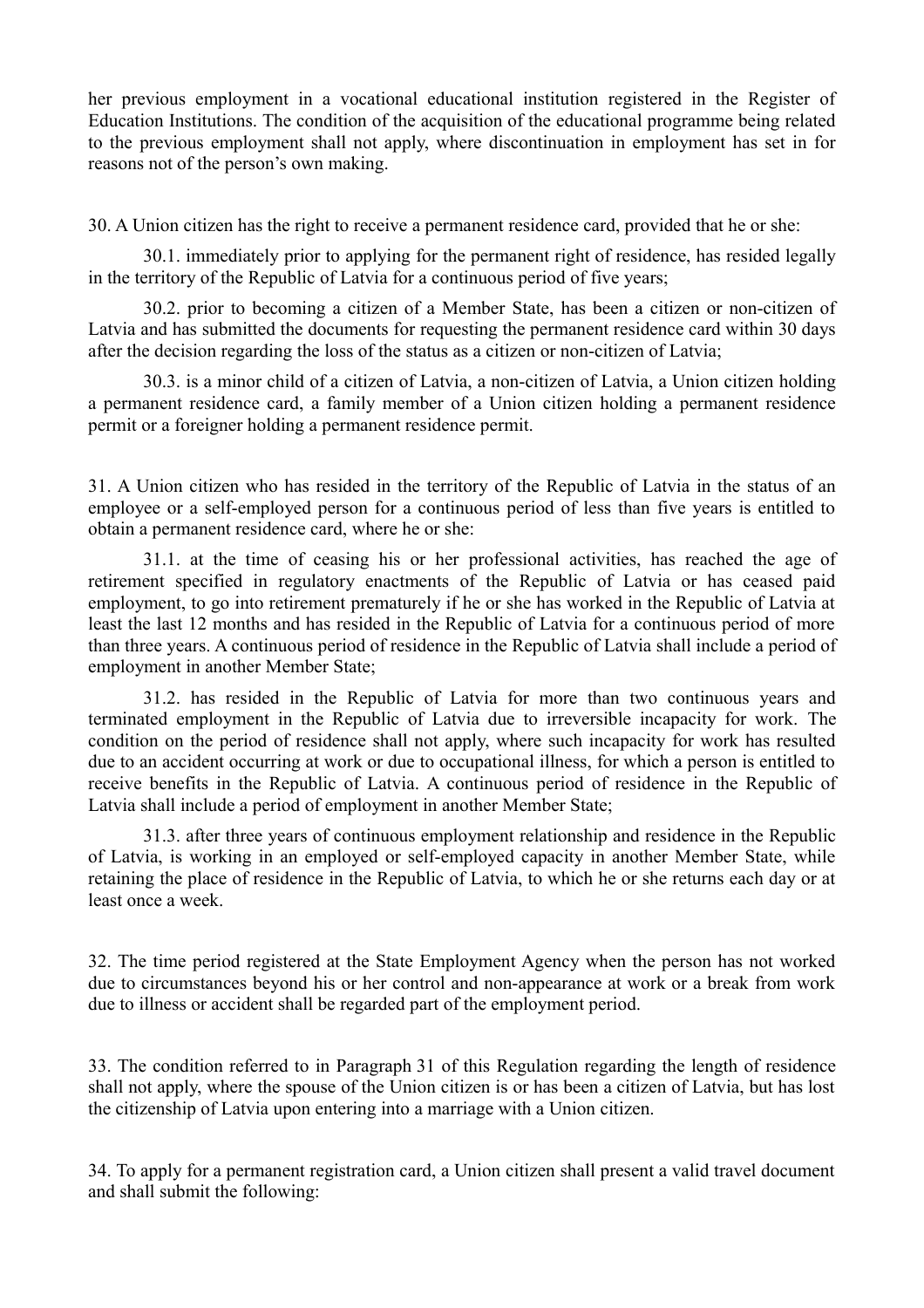34.1. a filled-in standard questionnaire (Annex), provided that he or she has not, prior to that, received a registration certificate;

34.2. documents certifying the existence of the circumstances referred to in Paragraph 30 or 31 of this Regulation;

34.3. where the permanent residence card is to be issued to a minor, a letter of consent signed by both parents for a child to travel to the Republic of Latvia, such consent being certified by a notary or signed in the presence of an official of the Office or a mission. If the child is to reside in the Republic of Latvia together with one of his parents, such consent shall be necessary from the parent who is not entering together with the child. Such consent shall not be necessary, where a child enters the Republic of Latvia together with both parents. Where the guardianship is implemented by the parent with whom the child enters the Republic of Latvia and no restrictions have been put in place in respect of changing the place of residence of the child without the consent of the other parent, the former shall submit a respective court ruling or decision by another competent authority or official.

#### **IV. Residence of a Family Member of a Union Citizen in the Republic of Latvia**

35. A family member of a Union citizen has the right to reside in the Republic of Latvia together with a Union citizen residing in Latvia in accordance with Paragraph 27, 29, 30 or 31 of this Regulation, or together with a citizen of Latvia residing in Latvia in accordance with Paragraph 2 of this Regulation.

36. A family member of a Union citizen is entitled to apply for the permanent right of residence in the Republic of Latvia, provided that he or she:

36.1. immediately prior to applying for the permanent right of residence, has resided legally in the Republic of Latvia for a continuous period of five years. The condition of a continuous residence of five years in the Republic of Latvia shall not apply to the family member of the Union citizen, where the respective Union citizen has been granted a permanent residence card in accordance with Paragraph 31 of this Regulation;

36.2. is a minor child of a Union citizen or of a family member of a Union citizen, where the respective Union citizen or his or her family member has been granted the right of permanent residence in the Republic of Latvia.

37. In order to apply for a registration certificate or a permanent registration card, where the family member is a Union citizen, or a residence permit or permanent residence permit, where the family member is not a Union citizen, the family member of the Union citizen shall present a valid travel document and shall submit the following:

37.1. a filled-in standard questionnaire (Annex), provided that he or she has not, prior to that, received a registration certificate or a residence permit;

37.2. a document certifying the fact of marriage, family relationship or registered partnership;

37.3. when applying for a registration certificate or residence permit, – evidence certifying that he or she holds a valid document issued by a Member State certifying that the person is entitled to receive in the Republic of Latvia the necessary medical or emergency medical assistance, or that he or she is in possession of a valid health insurance policy and sufficient resources for himself or herself not to become a burden on the social assistance system, if the Union citizen, together with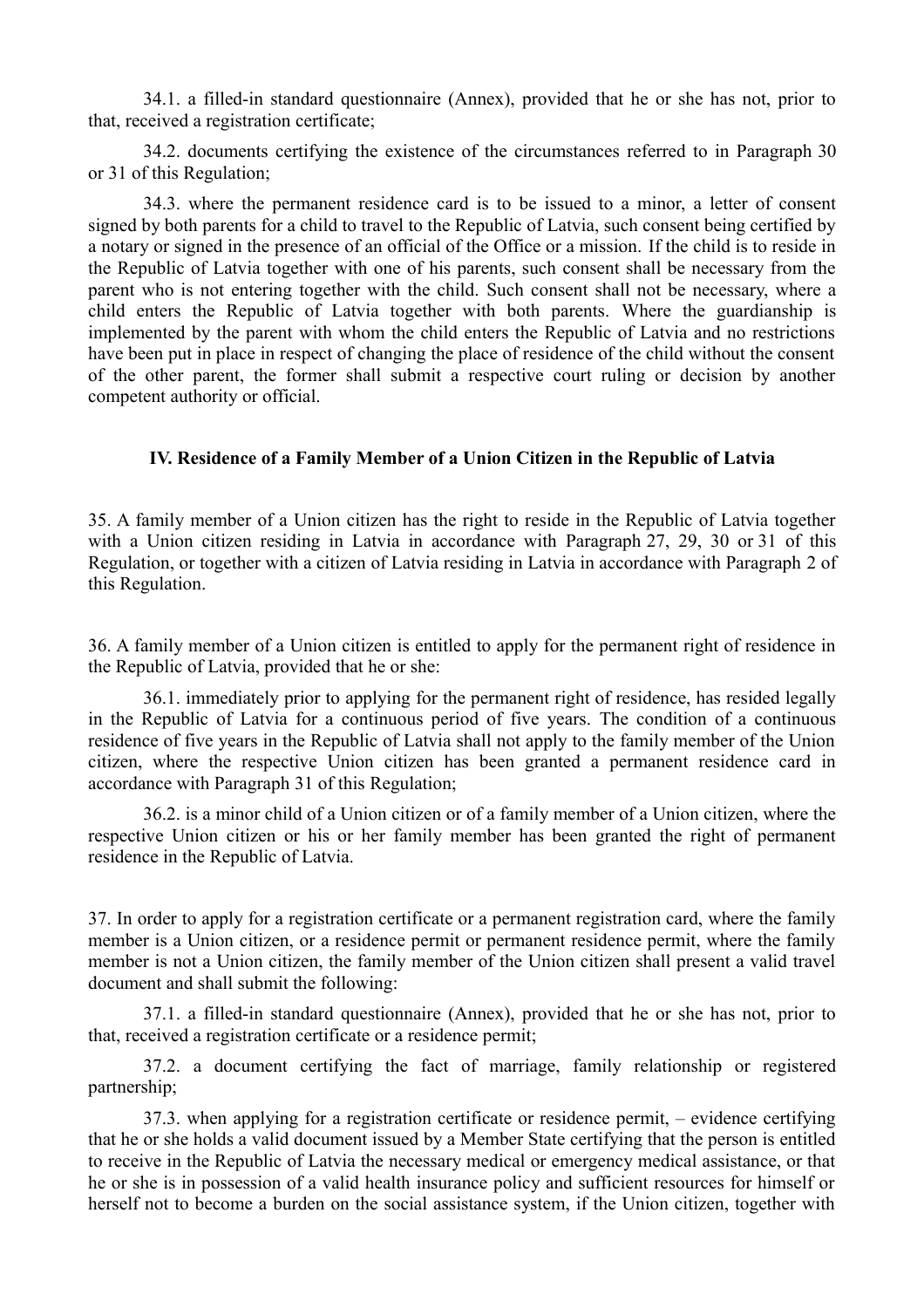whom the respective person is residing in the Republic of Latvia, has been issued a registration certificate in accordance with Sub-Paragraph 27.4, 27.5 or 27.6 of this Regulation, or if the person intends to reside in the Republic of Latvia together with a citizen of Latvia;

37.4. when applying for a registration certificate or a residence permit, – a document certifying the fact of a joint household or the fact that the person is a dependant of a Union citizen, or that, due to serious health problems, the person needs personal care, and that the Union citizen undertakes to provide his or her family member with such care;

37.5. when applying for a registration certificate or a residence permit, – a document certifying the birth of a child in a non-registered relationship or documents certifying that the nonregistered relationship has lasted for at least two years, including documents on a joint mortgage financing facility, real property or household;

37.6. where a registration certificate, permanent residence card or residence permit is to be issued to a minor, a letter of consent signed by both parents or a guardian for a child to travel to the Republic of Latvia, such consent being certified by a notary or signed in the presence of an official of the Office or a mission. If a child is to reside in the Republic of Latvia together with one of his parents, such consent shall be necessary from the parent who is not entering the country together with the child. Such consent shall not be necessary, where a child enters the Republic of Latvia together with both parents or with a guardian. Where the guardianship is implemented by the parent with whom the child enters the Republic of Latvia and no restrictions have been put in place in respect of changing the place of residence of the child without the consent of the other parent, the former shall submit a respective court ruling or decision by another competent authority or official;

37.7. documents certifying the circumstances referred to in Paragraph 40 or 41 of this Regulation, where the family member of the Union citizen wishes to continue to reside in the Republic of Latvia in the event of emigration or death of the Union citizen or where the marriage has been dissolved or declared null and void;

37.8. documents certifying the existence of the circumstances referred to in Paragraph 2 of this Regulation, where the right of residence is requested by a family member of a citizen of Latvia who is not a Union citizen.

38. In order to renew a document certifying the right of permanent residence, a family member of a Union citizen shall present a valid travel document.

39. A family member of a Union citizen, who is not a Union citizen, shall be issued a residence permit:

39.1. for five years or less, where the foreseeable period of residence of the Union citizen in the Republic of Latvia is less than five years; or

39.2. for 10 years, where the family member of the Union citizen has been granted the right of permanent residence in the Republic of Latvia.

40. In case where a Union citizen has relocated or in the event of his or her death, divorce or marriage annulment, a family member of the Union citizen, who himself or herself is a Union citizen, shall retain the right of residence in the Republic of Latvia, provided that he or she conforms to any of the conditions referred to in Paragraph 27 of this Regulation, or a family member of the Union citizen, who himself or herself is not a Union citizen, shall retain the right of residence in the Republic of Latvia, provided that he or she conforms to any of the conditions specified in Paragraph 27 of this Regulation and: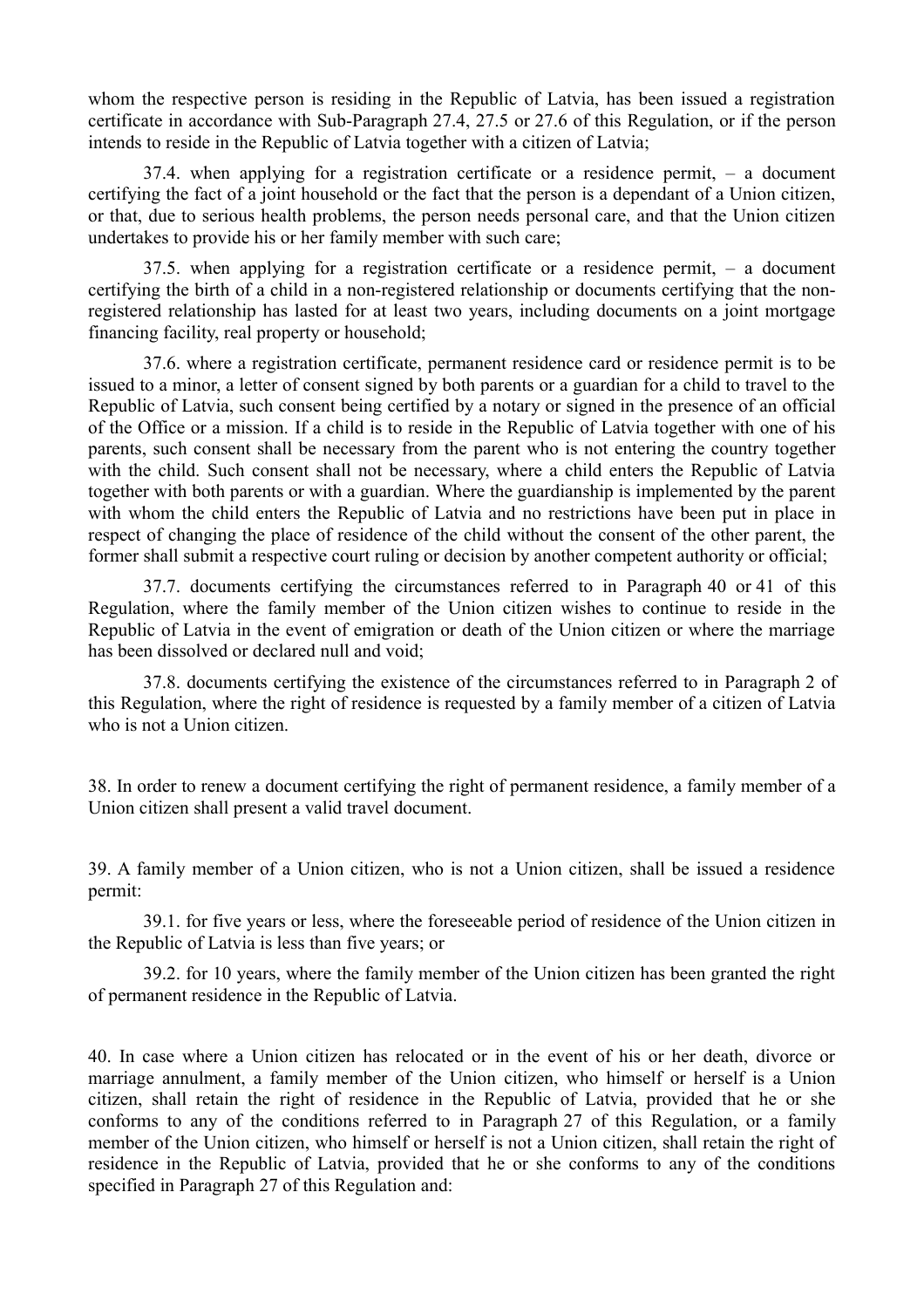40.1. prior to divorce or marriage annulment he or she has been married to the Union citizen for at least three years and has resided in the Republic of Latvia for at least one of these three years;

40.2. the child of the Union citizen shall, in accordance with an agreement between the spouses or a court ruling, remain a dependant of the spouse who is not a Union citizen;

40.3. an agreement between the spouses or a court ruling provides that the spouse who is not a Union citizen has the right to meet his or her minor child in the territory of the Republic of Latvia;

40.4. it is justified with especially complicated circumstances, for example, the person is a victim of abuse in the family and such abuse has taken place during the period of marriage;

40.5. he or she has resided in the Republic of Latvia for at least a year prior to the death of his or her family member who is a Union citizen;

40.6. he or she is a child of the Union citizen who has relocated or of the deceased Union citizen and he or she is studying at an educational institution in the Republic of Latvia. In such case the right of residence in the Republic of Latvia shall be retained until the end of the period of his or her schooling or studies. A parent, of whom the child is a dependant, is also entitled to reside in the Republic of Latvia during the validity period of the registration certificate or residence permit issued to the child of a Union citizen.

41. Where a Union citizen who is an employee or self-employed person in the Republic of Latvia dies before acquiring the right of permanent residence in the Republic of Latvia, his or her family members who have resided together with him or her in the Republic of Latvia shall acquire the right of permanent residence, provided that one of the following conditions is satisfied:

41.1. the Union citizen – an employee or a self-employed person – had, prior to his or her death, resided in the Republic of Latvia for two continuous years;

41.2. the cause of death of the Union citizen is an accident at work or occupational illness; or

41.3. the spouse of the deceased Union citizen has, upon entering into the marriage, lost the citizenship of Latvia.

#### **V. Procedures for Requesting and Issuing Registration Certificates, Permanent Residence Cards, Residence Permits and Permanent Residence Permits**

42. A Union citizen and his or her family member shall submit the documents for requesting a registration certificate, a permanent residence card, a residence permit or a permanent residence permit to the Office in person. The respective documents may be submitted on behalf of a minor person by the legal representative of such person. Where the purpose of residence of the Union citizen or his or her family member is related to employment or provision of services, or education in the Republic of Latvia, such documents may also be submitted to the Office by an authorised representative of the employer, the recipient of services or the educational institution.

43. A Union citizen shall submit the documents for requesting a registration certificate within three months, as of the first day of the entry.

44. A family member of a Union citizen, who is not a Union citizen, shall submit the documents for requesting a residence permit or a permanent residence permit to a mission or to the Office during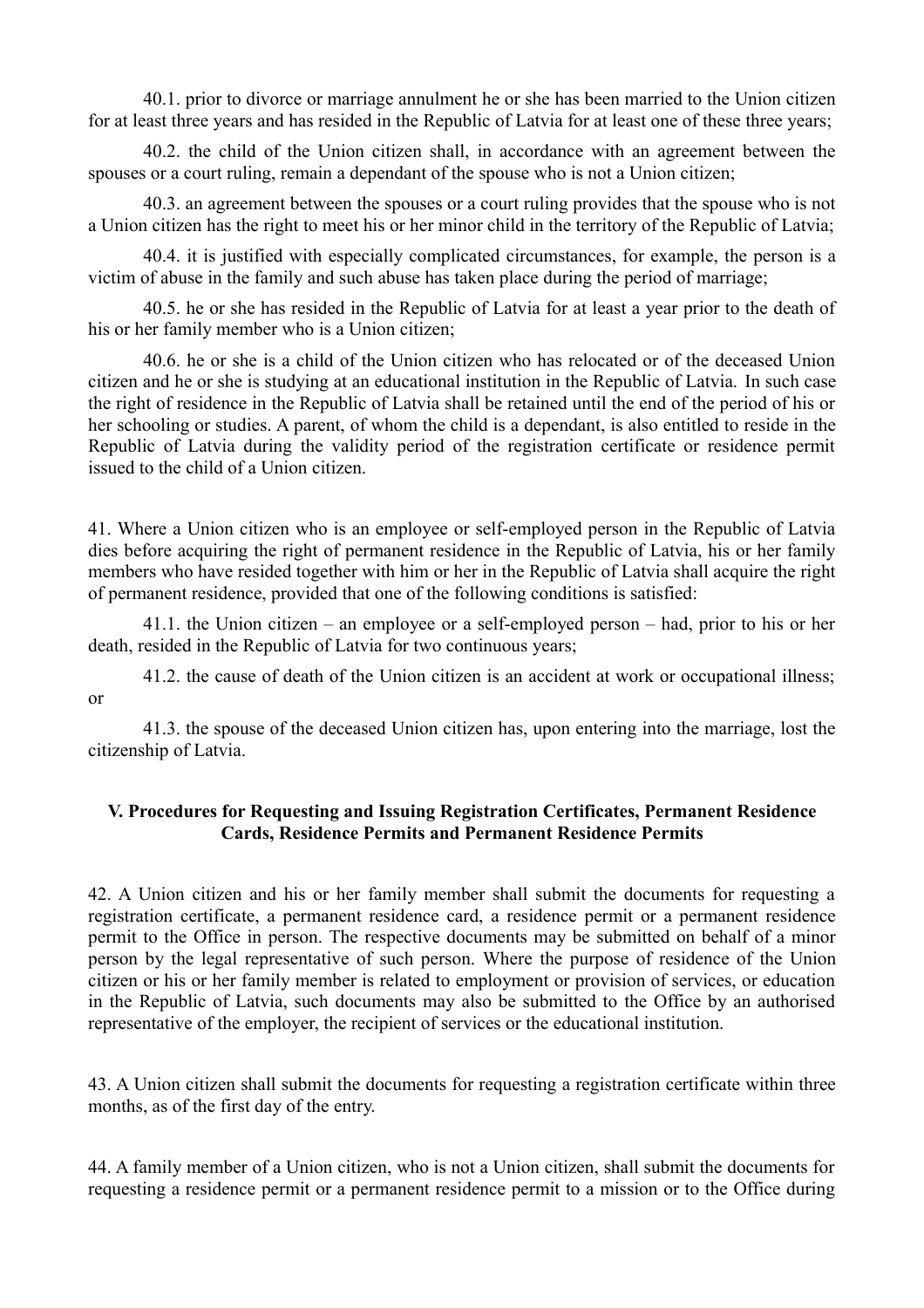his legal residence in the Republic of Latvia.

45. A Union citizen and his or her family member shall submit copies of any documents referred to in this Regulation, presenting the original copies of the documents.

46. The Office has the right to request and receive any information related to the residence of a Union citizen or his or her family member in the Republic of Latvia, both from the referred to persons and State administrative institutions and courts of the Republic of Latvia, as well as the right to request from another Member State any information concerning the previous police record of the Union citizen or his or her family member. Such information may be requested from the previous country of residence not later than three months from the date of submitting the documents for requesting the right of residence, and such information shall be requested only in cases, where there are reasonable grounds for suspicion that the Union citizen or his or her family member may pose a threat to public security or public policy.

47. Where a Union citizen or his or her family member has submitted a request for the receipt of social assistance, the respective self-government shall, within ten working days after receipt of such request, notify the Office thereof.

48. A registration certificate shall be issued to a Union citizen as soon as all documents referred to in this Regulation have been submitted. The decision on the issuance of a permanent residence card shall be taken within 30 days following the submission of the application.

49. The Office shall issue, without delay and free of charge, to a family member of a Union citizen, who is not a Union citizen and who submits to the Office the documents for requesting a residence permit, a statement certifying the fact of submitting such documents and his or her right to reside in the Republic of Latvia until a decision has been taken on granting, or refusing to grant, the residence permit.

50. The Office shall take a decision on the issuance of a document certifying the right of residence to a family member of a Union citizen, who is not a Union citizen, as follows:

50.1. within 30 days after receipt of all necessary documents, where the person is applying for a residence permit; or

50.2. without delay, where the person requests the renewal of the permanent residence permit.

51. In order to receive a registration certificate, a permanent residence card, a residence permit or a permanent residence permit, a Union citizen or his or her family member shall visit the Office in person.

52. A new registration certificate, permanent residence card, residence permit or permanent residence permit shall be issued to a Union citizen or his or her family member, where:

52.1. the issued registration certificate, permanent residence card, residence permit or permanent residence permit has been lost;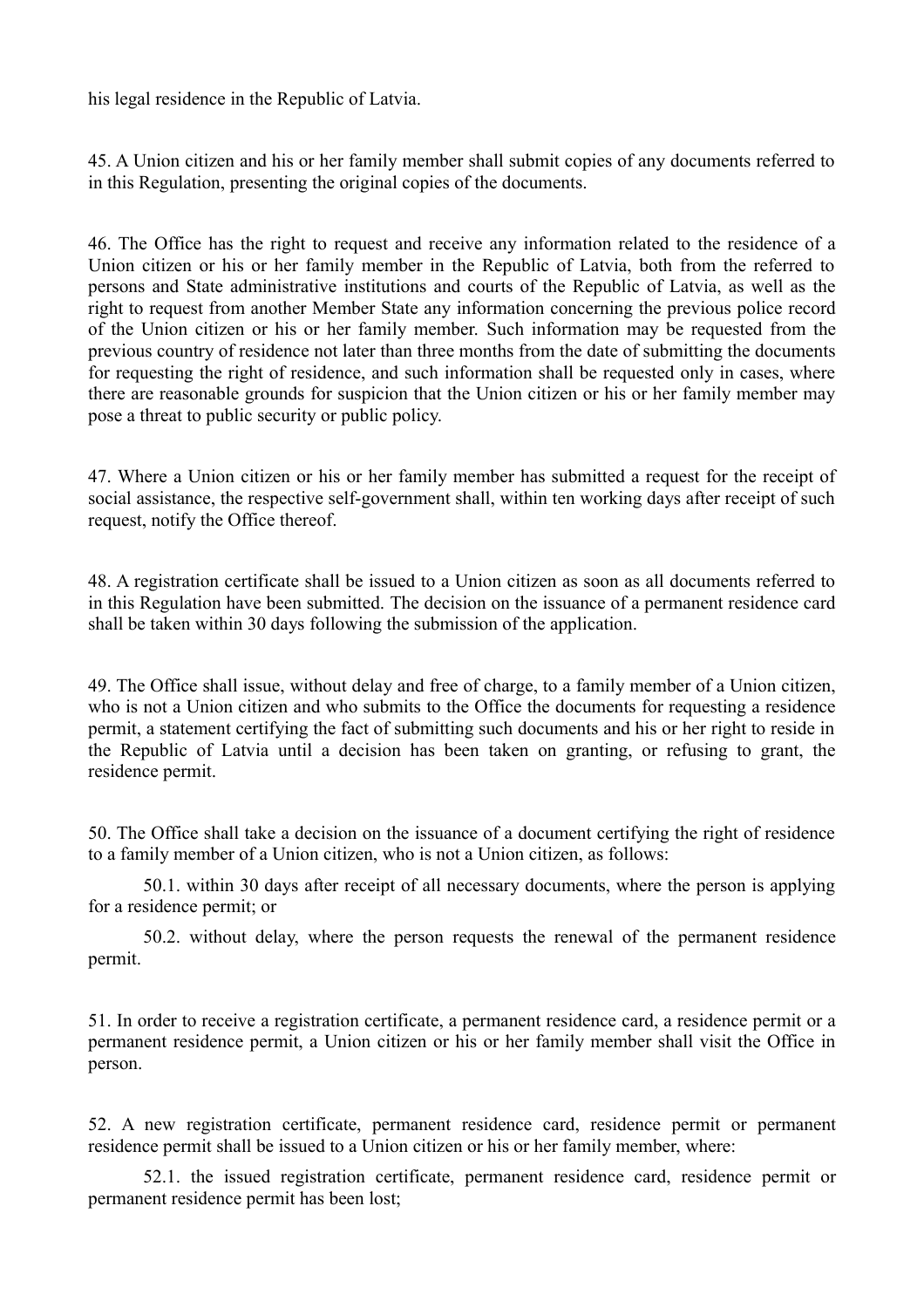52.2. the data contained in the document certifying the right of residence have changed;

52.3. inaccuracies have been detected in respect of the records;

52.4. the registration certificate, permanent residence card, residence permit or permanent residence permit has been damaged so that it is not possible to identify the person or to read the information specified in the respective document; or

52.5. it is not possible to identify its holder, because the appearance of the person has changed significantly.

53. A Union citizen or his or her family member has the right to contest the decision by an official of the Office on refusal to issue a registration certificate, permanent residence card, residence permit or permanent residence permit or on annulment of the registration certificate, permanent residence card, residence permit or permanent residence permit by submitting a respective submission to the head of the Office.

54. A Union citizen or his or her family member is entitled to appeal the decision of the head of the Office in a court.

#### **VI. Restrictions to the Residence**

55. A registration certificate, permanent residence card, residence permit or permanent residence permit shall not be issued if:

55.1. a Union citizen cannot submit the documents referred to in Paragraph 28 or 34 of this Regulation;

55.2. a family member of a Union citizen cannot submit the documents referred to in Paragraph 37 of this Regulation;

55.3. false information has been provided for requesting a registration certificate, permanent residence card, residence permit or permanent residence permit;

55.4. there are grounds to believe that the person has entered into a marriage of convenience or a registered partnership of convenience with the sole purpose to acquire the right of residence in the Republic of Latvia;

55.5. competent State authorities have provided information indicating that the person poses a threat to public security, public policy or public health. A threat to public health shall be deemed to exist if a person has become infected with an infectious disease specified in the Cabinet regulation specifying the procedures for mandatory medical and laboratory examination, mandatory and forced isolation and treatment in cases of infectious diseases. The condition on a threat to public health shall not apply, where the disease has been detected within three months after entry in the Republic of Latvia;

55.6. a Union citizen or his or her family member, who is applying for a document certifying the right of permanent residence, has resided outside the Republic of Latvia for more than six months a year. This condition shall not apply to any absence due to mandatory military service or an extraordinary absence not exceeding 12 consecutive months due to an important reason (for example, pregnancy, childbirth, illness, studies or work assignment in another country);

55.7. the permanent residence card is being requested by a Union citizen, or his or her family member, who has been a citizen of Latvia or a non-citizen of Latvia, but his or her status of a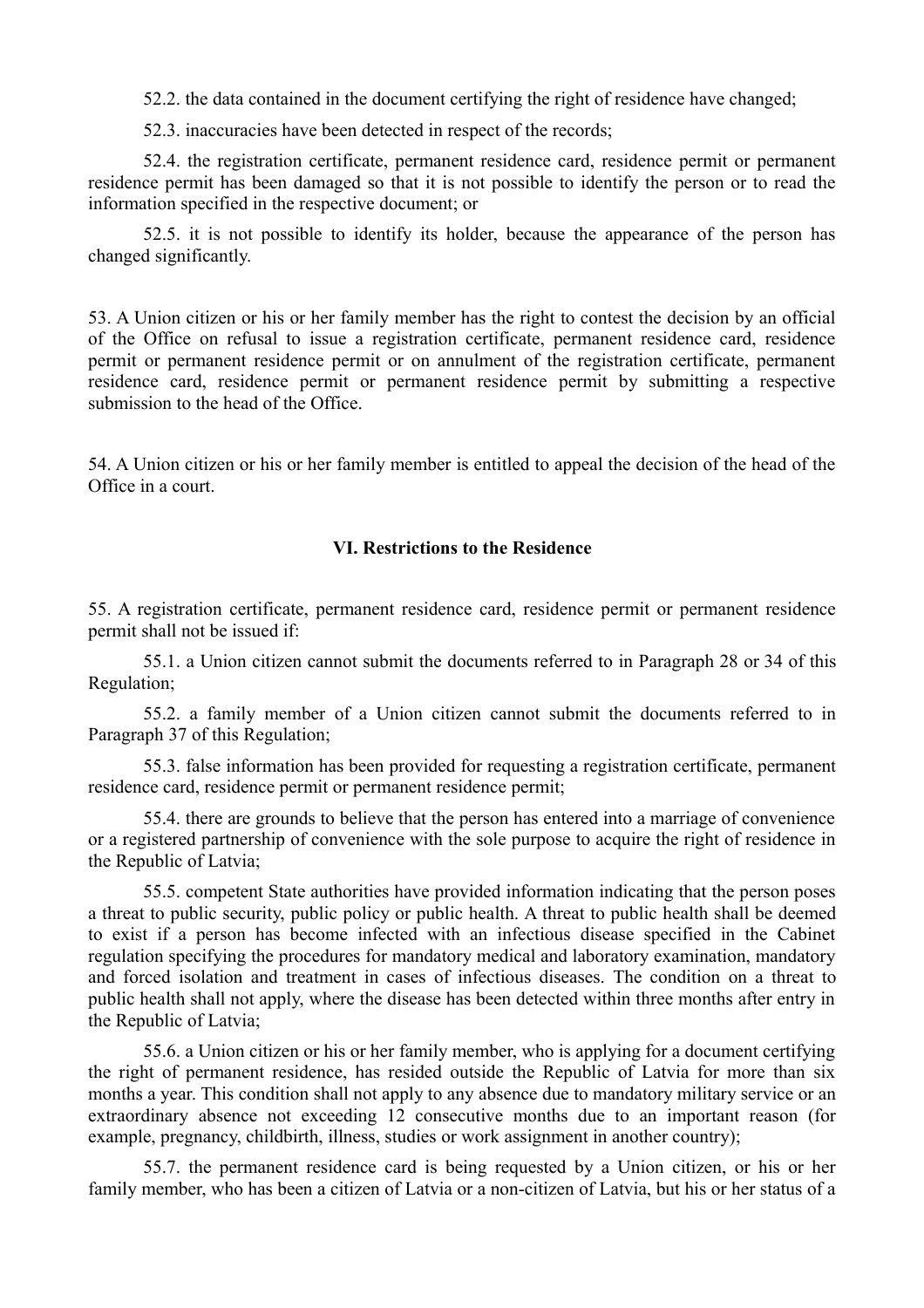citizen of Latvia or a non-citizen of Latvia has been revoked with a reasoned decision; or

55.8. a Union citizen has not met the deadline specified in Sub-paragraph 30.2 of this Regulation, except the case where the Union citizen can prove that the deadline has been missed due to justifying reasons.

56. A Union citizen and his or her family member shall lose the right of residence in the Republic of Latvia and the registration certificate, permanent residence card, residence permit or permanent residence permit issued to him or her shall be annulled, where:

56.1. he or she has become an unreasonable burden on the social assistance system. This condition shall not apply to a Union citizen who is an employed or self-employed person in the Republic of Latvia, his or her family member and a Union citizen, or his or her family member, who has received a permanent residence card or a permanent residence permit. The assessment of whether the person is a unreasonable burden on the social assistance system shall be carried out by the self-government social service, in which the person has his or her declared place of residence, taking into account the length of residence of the person in the Republic of Latvia, the amount of the requested social assistance benefits, as well as the frequency of and reasons for requesting such benefits;

56.2. the circumstances referred in this Regulation that may be the grounds for granting the right of residence no longer exist;

56.3. false information have been provided for the receipt of a registration certificate, permanent residence card, residence permit or permanent residence permit;

56.4. there are grounds to believe that the person has entered into a marriage of convenience or has registered a partnership of convenience for the sole purpose of acquiring the right of residence in the Republic of Latvia;

56.5. he or she has resided outside the Republic of Latvia for more than six months a year. This condition shall not apply to absences due to mandatory military service or an extraordinary absence not exceeding 12 consecutive months due to an important reason (for example, pregnancy, childbirth, illness, studies or work assignment in another country). This condition shall only apply to a family member of a Union citizen who is not a Union citizen;

56.6. he or she has acquired the right of permanent residence in the Republic of Latvia and has resided outside the Republic of Latvia for more than two continuous years, except cases where the person can provide documentary evidence that such absence had justifying reasons; or

56.7. competent State authorities have provided information indicating that the person poses a threat to public security, public policy or public health. The condition on a threat to public health shall not apply, where the illness or health disorder has been detected within three months after entry in the Republic of Latvia.

57. Where a Union citizen or his or her family member has not, in due time, performed the administrative procedures related to the residence in the country or where the term of validity of his or her travel document has expired, he or she may not be expelled from the Republic of Latvia.

58. Where a Union citizen or his or her family member residing in the Republic of Latvia poses a threat to public security or public policy, the Minister for the Interior shall issue an exclusion order in which it shall be requested to leave the Republic of Latvia within one month and, if necessary, a prohibition to enter the Republic of Latvia for up to three years shall be determined.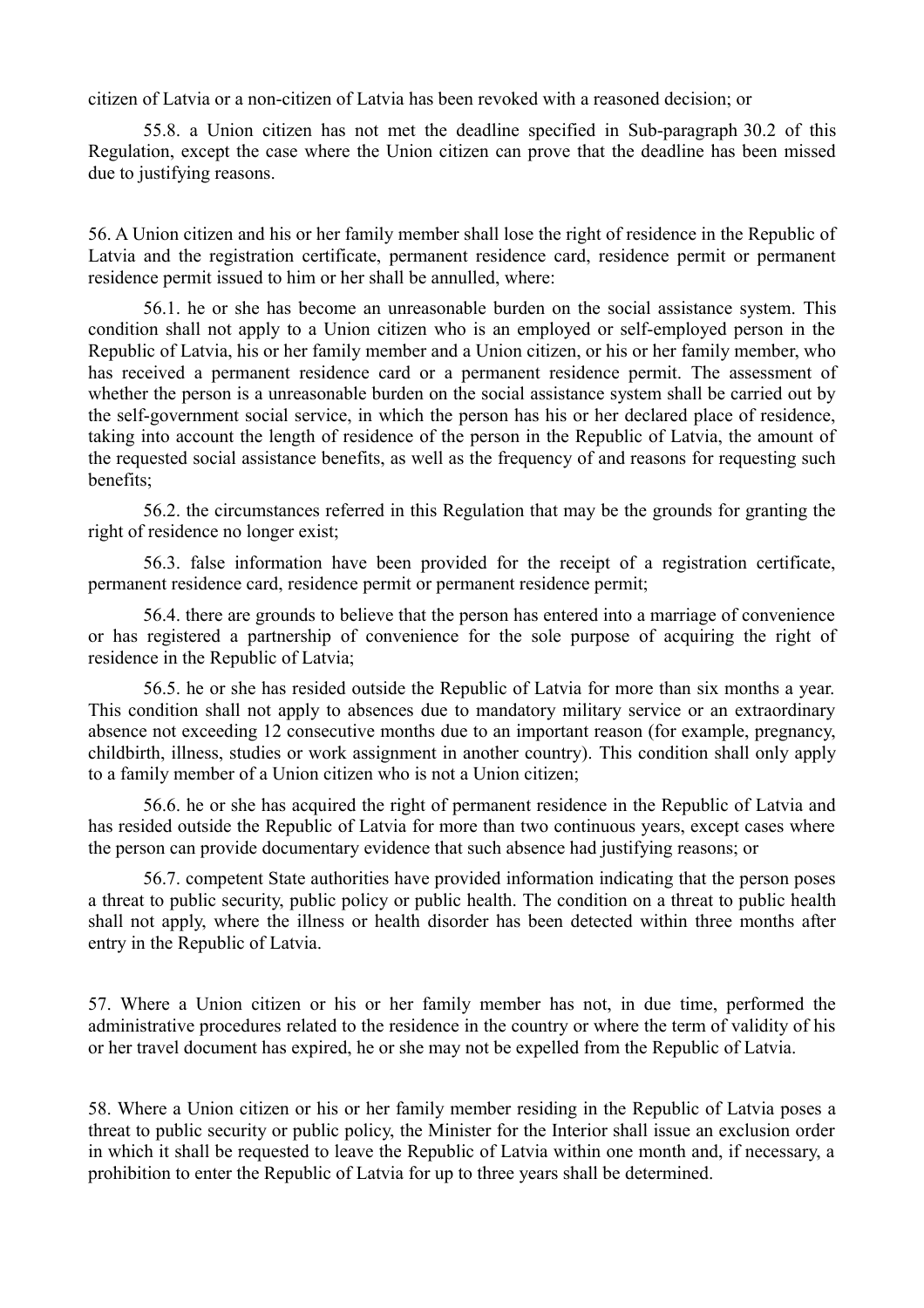59. The exclusion order shall be issued where the Union citizen or his or her family member poses a specific, actual and sufficiently serious threat to public security or public policy. Prior criminal convictions may not constitute grounds for an exclusion order.

60. When issuing an exclusion order, it shall be taken into account how long the respective Union citizen or his or her family member has resided in the Republic of Latvia, his or her age, health condition, family circumstances and economic situation, social and cultural integration in the Republic of Latvia and the link with his or her country of origin.

61. Where a family member resides in the Republic of Latvia together with a Union citizen, in respect of whom an exclusion order has been issued, the respective family member may continue to reside in the Republic of Latvia:

61.1. in accordance with this Regulation, where he or she is a Union citizen;

61.2. in accordance with the Immigration Law, where he or she is not a Union citizen.

62. Where a Union citizen or his or her family member has resided in the Republic of Latvia for at least 10 years or has acquired the right of permanent residence in the Republic of Latvia, he or she may only be expelled in case of a substantial threat to public security. A minor may only be expelled where such expulsion in accordance with the international and national laws is necessary for the best interests of the child.

63. Where a Union citizen or his or her family member poses a serious threat to public security or public policy during his or her stay in the Republic of Latvia, the Minister for the Interior shall, on the basis of Section 61, Paragraph one of the Immigration Law, take a decision on his or her inclusion in the list of foreigners banned from entry in the Republic of Latvia (hereinafter – the list), and shall ban him from entry in the Republic of Latvia for a period of up to three years. Where a decision has been taken to include the Union citizen or his or her family member in the list and he or she resides in the Republic of Latvia, his or her forced expulsion shall be carried out by the State Border Guard in accordance with the Immigration Law.

64. The Chief of the State Police or the head of a national security institution shall send a statement on existence of the conditions referred to in Paragraph 58 or 63 of this Regulation to the Minister for the Interior for taking a decision.

65. The exclusion order and the decision on inclusion of a Union citizen or his or her family member in the list shall specify, in addition to the details required under the Administrative Procedure Law, the date and identification number of the statement on existence of the conditions referred to in Paragraph 58, 59, 60, 61 or 63 of this Regulation.

66. The exclusion order and the decision on inclusion of a Union citizen or his or her family member in the list shall be issued to the Union citizen or his or her family member who is not present in the Republic of Latvia and whose location is not known, only upon his or her request.

67. A Union citizen or his or her family member shall be notified in writing of any decision taken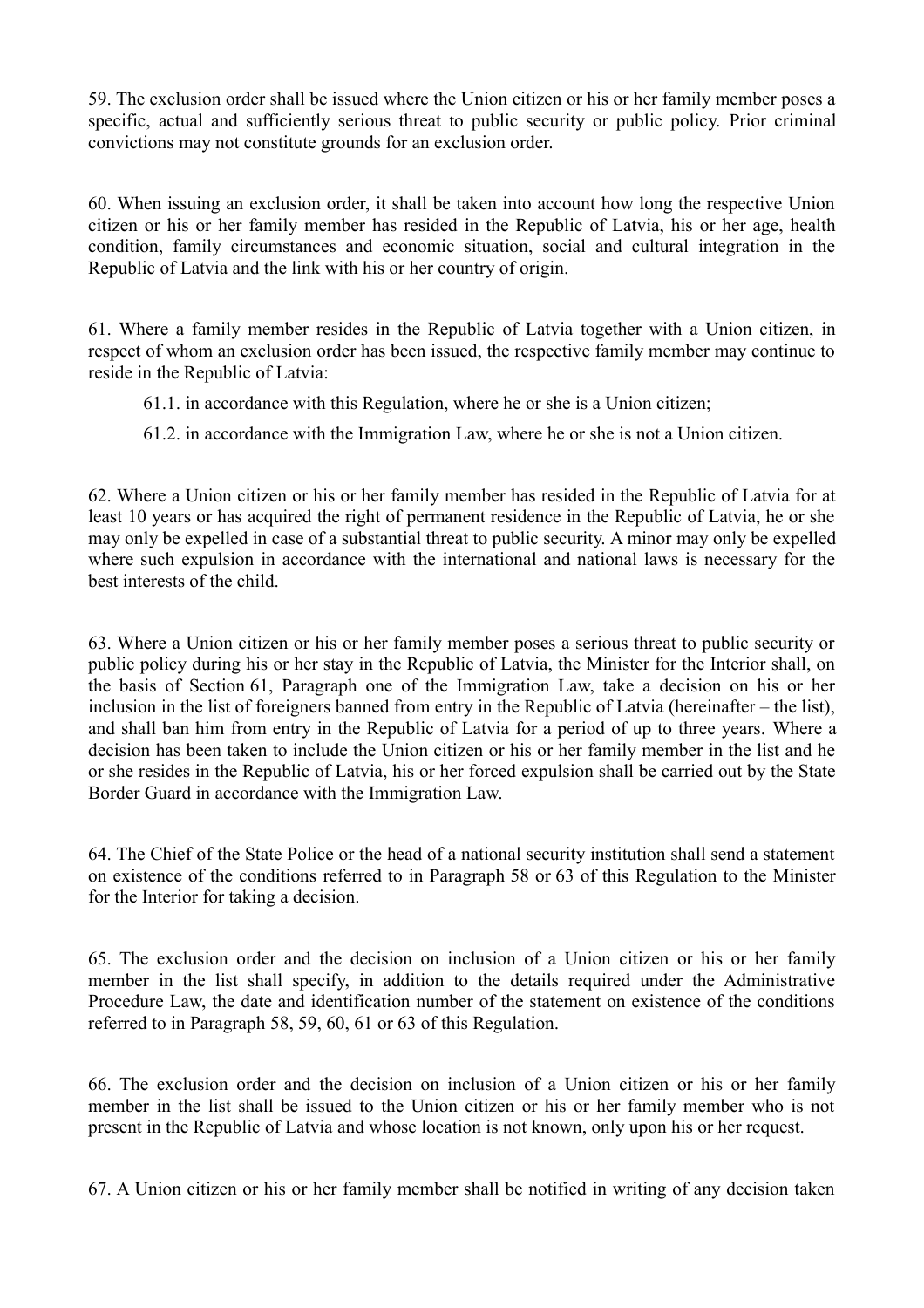on the grounds of public security, public policy or public health, in particular its content and the implications for him or her, in a language he or she is able, or should be able, to comprehend.

68. Where the exclusion order or the decision on forced return is enforced more than two years after taking thereof, the Chief of the State Police or the head of a national security institution shall assess whether or not circumstances have changed since the referred to decision was taken and shall submit his opinion to the Minister for the Interior on whether the Union citizen or his or her family member poses, at the respective time, an actual threat to public security or public policy.

69. The Union citizen or his or her family members has the right, within one month after receipt of the decision on inclusion in the list, to appeal such decision to the Department of Administrative Cases of the Senate of the Supreme Court of the Republic of Latvia.

## **Informative Reference to European Union Directive**

This Regulation contains legal norms arising from Directive 2004/38/EC of the European Parliament and of the Council of 29 April 2004 on the right of citizens of the Union and their family members to move and reside freely within the territory of the Member States amending Regulation (EEC) No 1612/68 and repealing Directives 64/221/EEC, 68/360/EEC, 72/194/EEC, 73/148/EEC, 75/34/EEC, 75/35/EEC, 90/364/EEC, 90/365/EEC and 93/96/EEC (Text with EEA relevance).

Prime Minister V. Dombrovskis

Acting for the Minister for the Interior, the Minister for Justice A. Štokenbergs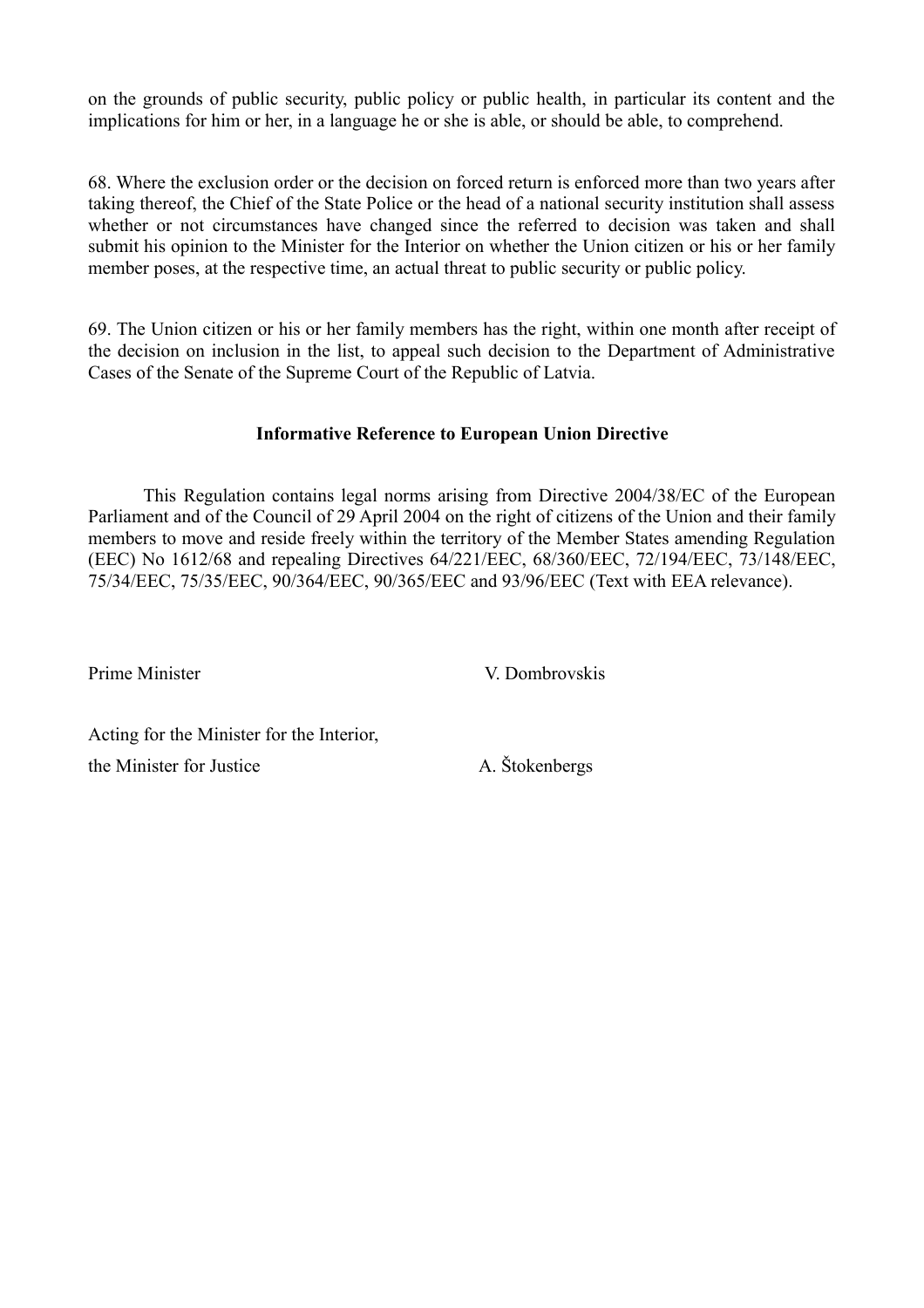Annex Cabinet Regulation No. 675 30 August 2011

## **Questionnaire for Requesting a Document Certifying the Right of Residence of a Union Citizen or his or her Family Member**

This questionnaire shall be filled in block letters

#### **I. Purpose of Your Entry**

1. Reason of the residence

2. Preferred duration of the residence:

- a) permanently
- b) for a time period till (date)

#### **II. Personal Details**

2. Surname

3. Surname at birth

4. Previous given names, surnames, if changed

5. Date of birth (day, month, year)

6. Where the date of birth has been changed, specify the previous date of birth

7. Place of birth:

a) country

b) province, state, county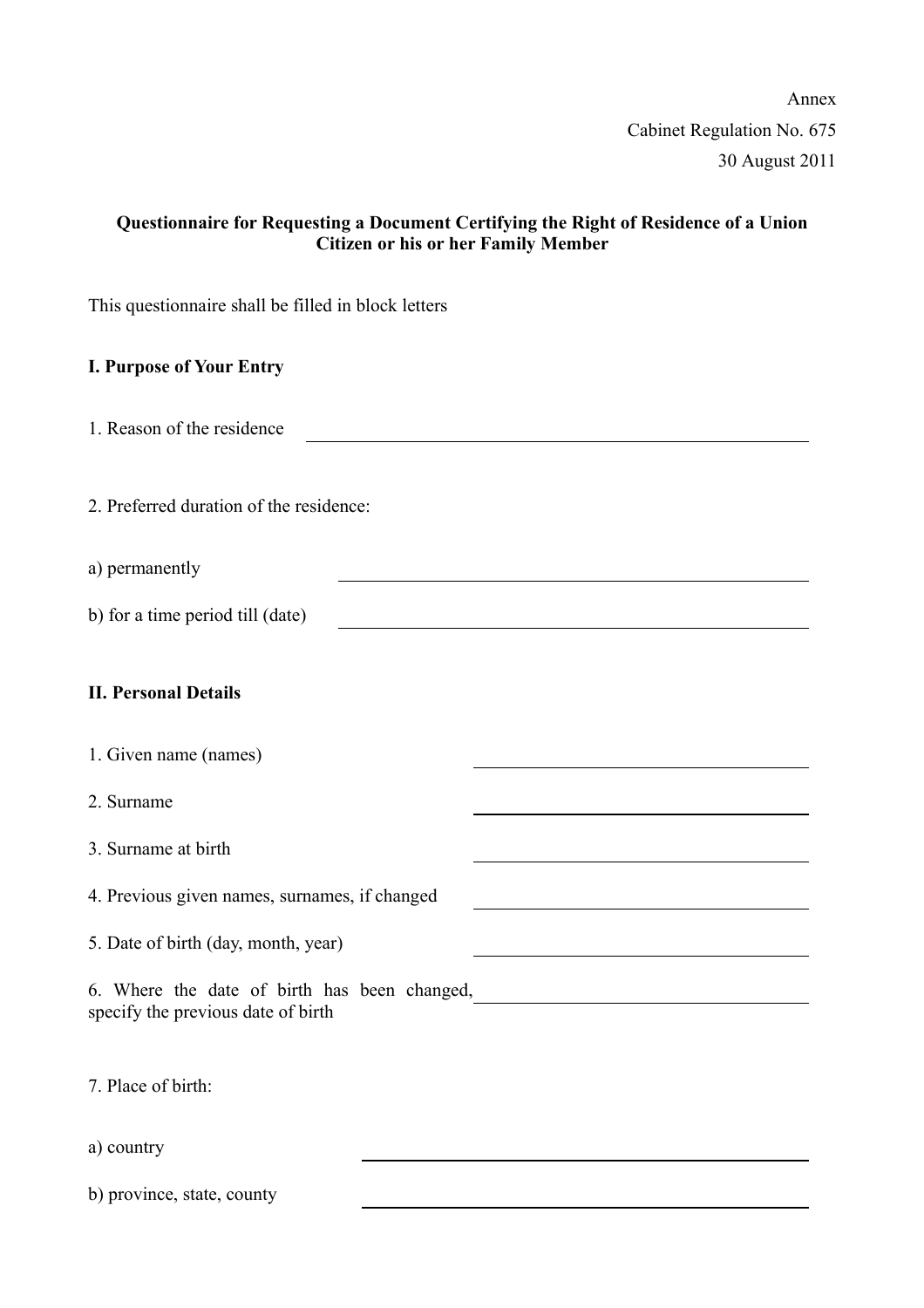c) district, town, populated area

Points 8 and 9 of this section shall be filled in, if your expected residence is related to family reunion and where the birth certificate is necessary to prove the kinship.

8. Birth registration:

| a) entry number in the register                 |
|-------------------------------------------------|
| b) date                                         |
| c) country                                      |
| d) institution                                  |
|                                                 |
| 9. Birth certificate:                           |
| a) number                                       |
| b) date of issuance                             |
| c) issuing country                              |
| d) issuing authority                            |
|                                                 |
| 10. Gender:                                     |
| [] male                                         |
| [] female                                       |
| 11. Citizenship (citizenships) (nationality)    |
|                                                 |
| In case you are a stateless person, specify the |
| country of residence                            |

12. Ethnicity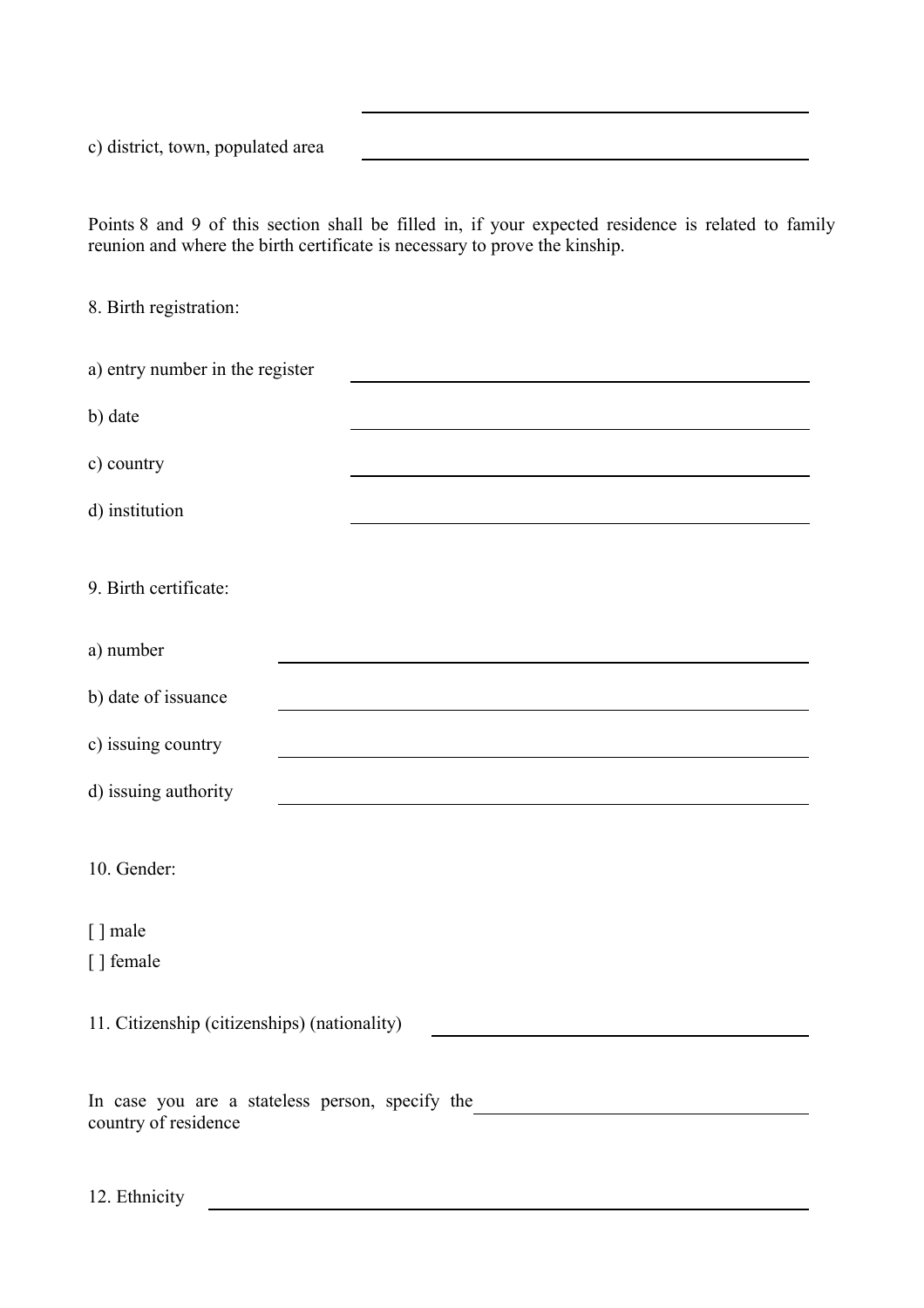13. Address of the place of residence abroad telephone number 14. Address of the expected place of residence in Latvia: a) region b) municipality c) municipality rural territory (*pagasts*) d) town e) city f) village g) street h) name of the house/individual farm i) house number j) block number k) apartment number l) telephone number

## **III. Travel Document to be Used to Apply for a Residence Permit**

1. Type and number of the travel document

2. Issuing country, issuing <u>country</u> authority

3. Date of the issuance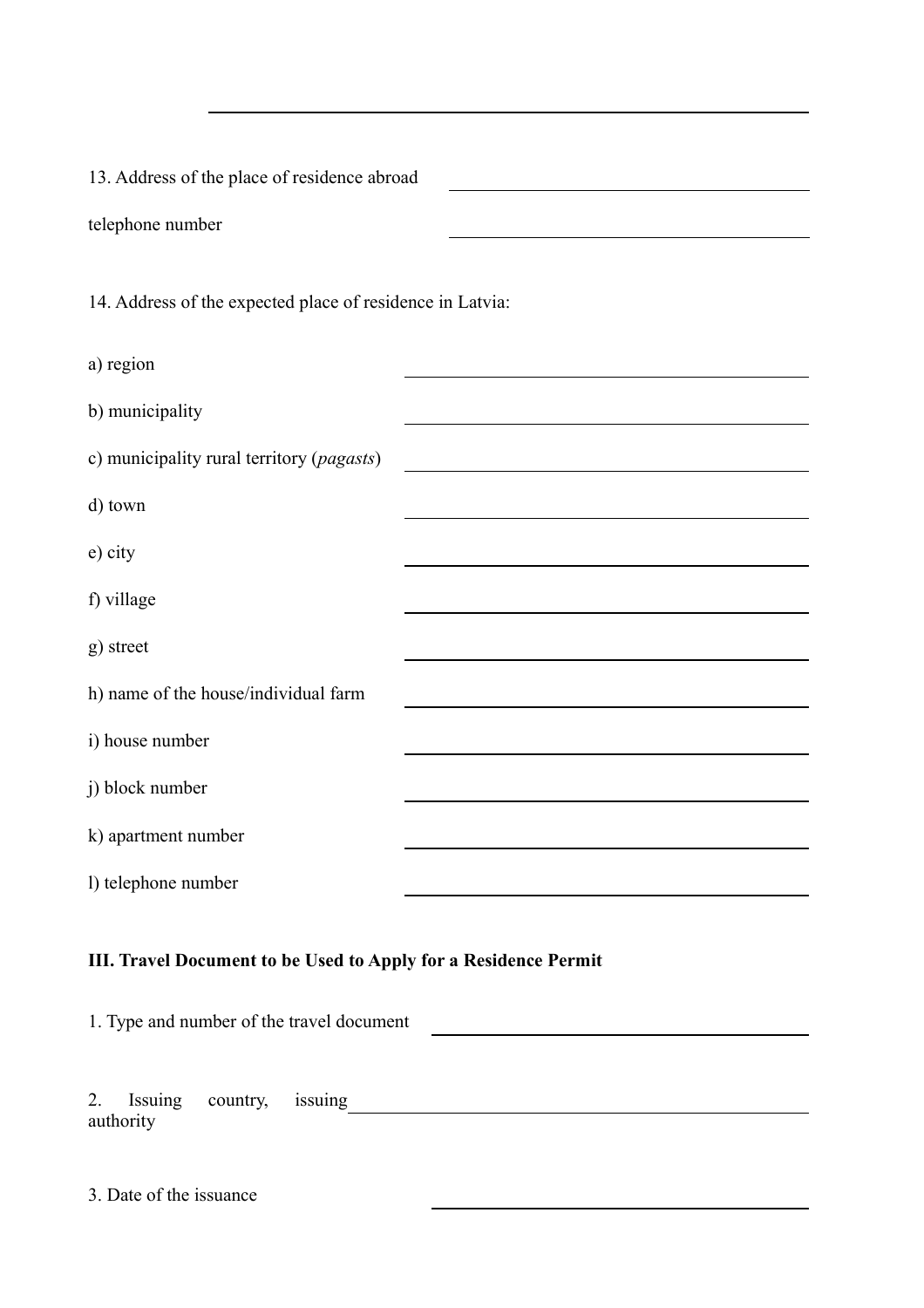4. Validity period

#### **IV. Right of Residence in Another Country**

This section shall only be filled in by the family member of a Union citizen who is not a Union citizen.

1. Do you have a permit to reside in another country:

a) yes

b) no

2. Legal status in the country of residence:

a) refugee

| b) permanent residence permit |  |
|-------------------------------|--|
| c) temporary residence permit |  |

d) visa

## **V. Marital Status**

- 1. Please specify your marital status:
- a) single
- b) married
- c) divorced
- d) widow(er)

Point 2 of this section shall be filled in, where your intended residence is related to family reunion and the information is necessary to prove the kinship.

2. In case you are married or you live in a registered or non-registered partnership: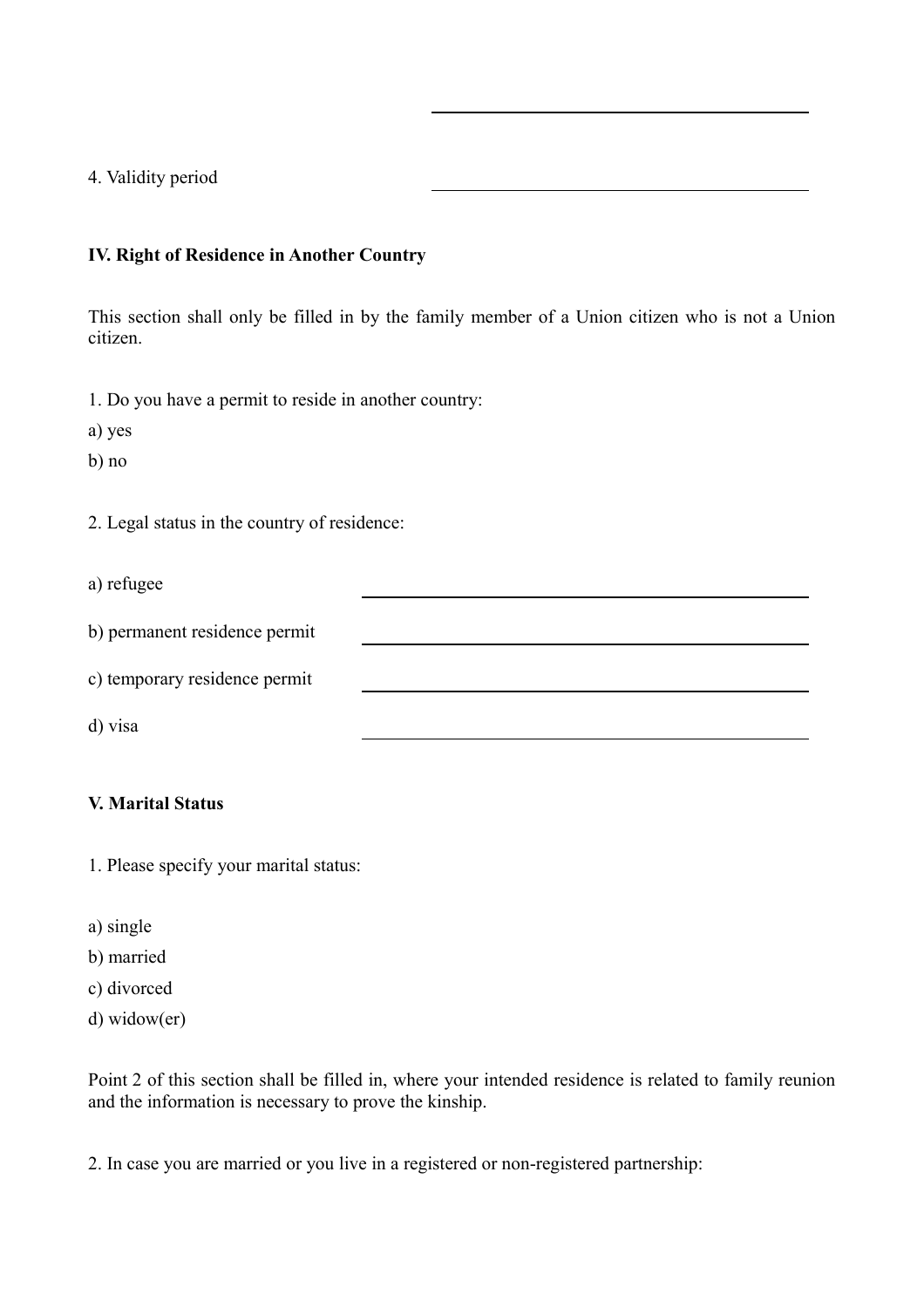| a) given name, surname of the spouse                                        |
|-----------------------------------------------------------------------------|
| (partner)                                                                   |
| b) date of birth or personal identity number                                |
|                                                                             |
| c) place of birth                                                           |
| d) citizenship                                                              |
| e) address of the place of residence                                        |
|                                                                             |
| f) the date of entering into marriage or<br>registration of the partnership |
| g) the country and place of entering into                                   |
| marriage or registration of the partnership                                 |
| h) entry number in the marriage or                                          |
| partnership register                                                        |
| i) number of the marriage or partnership                                    |
| registration certificate                                                    |
| i) date of issuance of the marriage or                                      |
| partnership registration certificate                                        |
| k) country issuing the marriage or partnership                              |
| registration certificate                                                    |
| 1) place of issuance of the marriage or                                     |
| partnership registration certificate                                        |

## **VI. Information on Relatives**

This section shall be filled in, where your intended residence is related to family reunion and the information is necessary to prove the kinship.

1. Your and your spouse's children (including children who have reached full age):

| a) given name (names), surname |  |
|--------------------------------|--|
| b) date of birth               |  |
| c) gender                      |  |
| d) citizenship                 |  |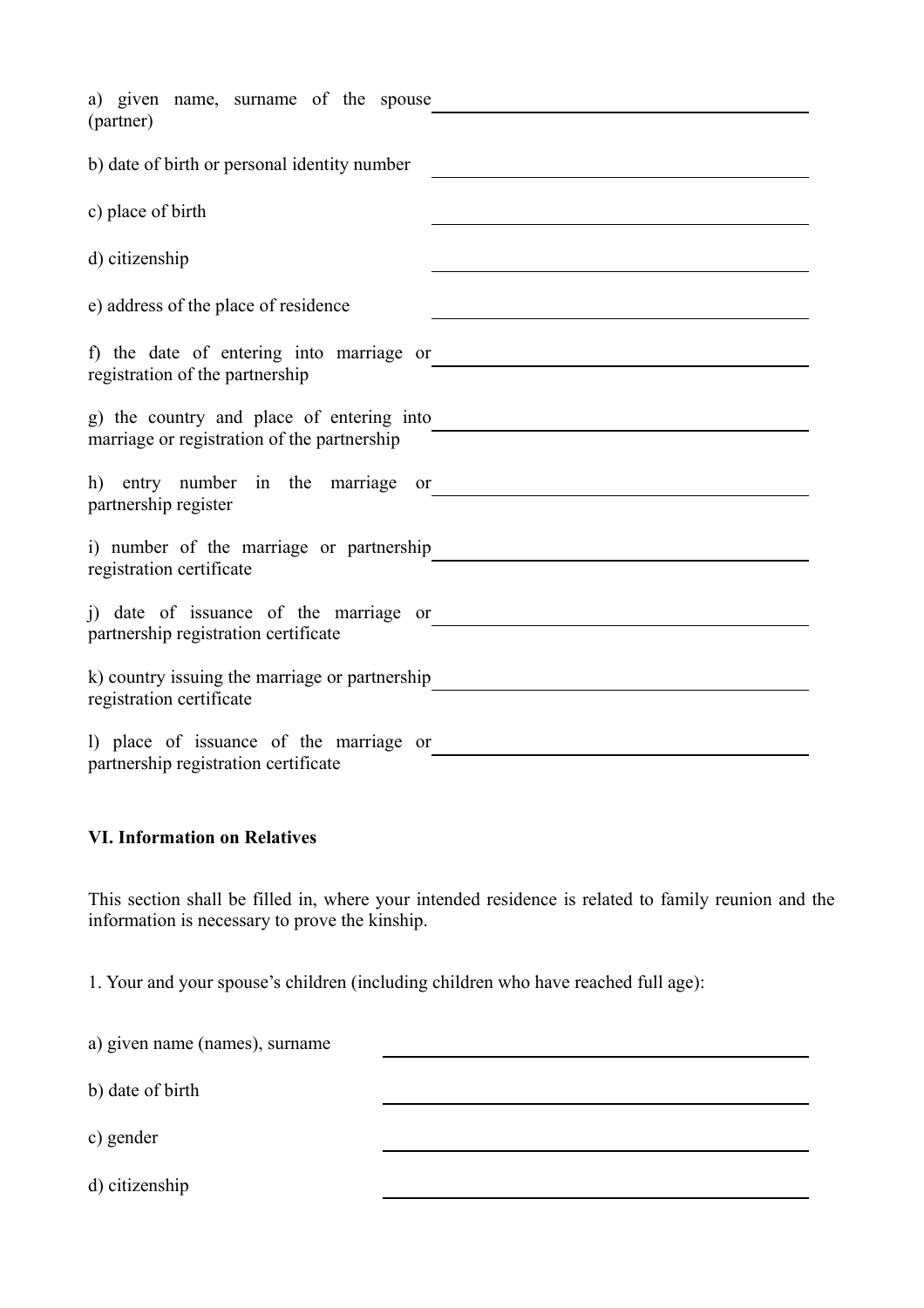| e) marital status                                                                  |                                                                                        |
|------------------------------------------------------------------------------------|----------------------------------------------------------------------------------------|
| f) address of the place of residence                                               |                                                                                        |
| 2. Your parents:                                                                   |                                                                                        |
| a) given name (names), surname                                                     |                                                                                        |
| b) date of birth                                                                   |                                                                                        |
| c) gender                                                                          |                                                                                        |
| d) citizenship                                                                     |                                                                                        |
| e) marital status                                                                  |                                                                                        |
| f) address of the place of residence                                               |                                                                                        |
|                                                                                    | 3. Your dependants, minors under your guardianship and persons under your trusteeship: |
| a) given name<br>surname                                                           | ${\frac{(names)}{\cdot}}$                                                              |
| b) date of birth                                                                   |                                                                                        |
| c) gender                                                                          |                                                                                        |
| d) citizenship                                                                     |                                                                                        |
| e) marital status                                                                  |                                                                                        |
| f) address of the place of<br>residence                                            | <u> 1989 - Jan Stein, amerikansk politiker (</u>                                       |
| g) date of establishment of the guardianship<br>or trusteeship                     |                                                                                        |
| h) country and institution that has established<br>the guardianship or trusteeship |                                                                                        |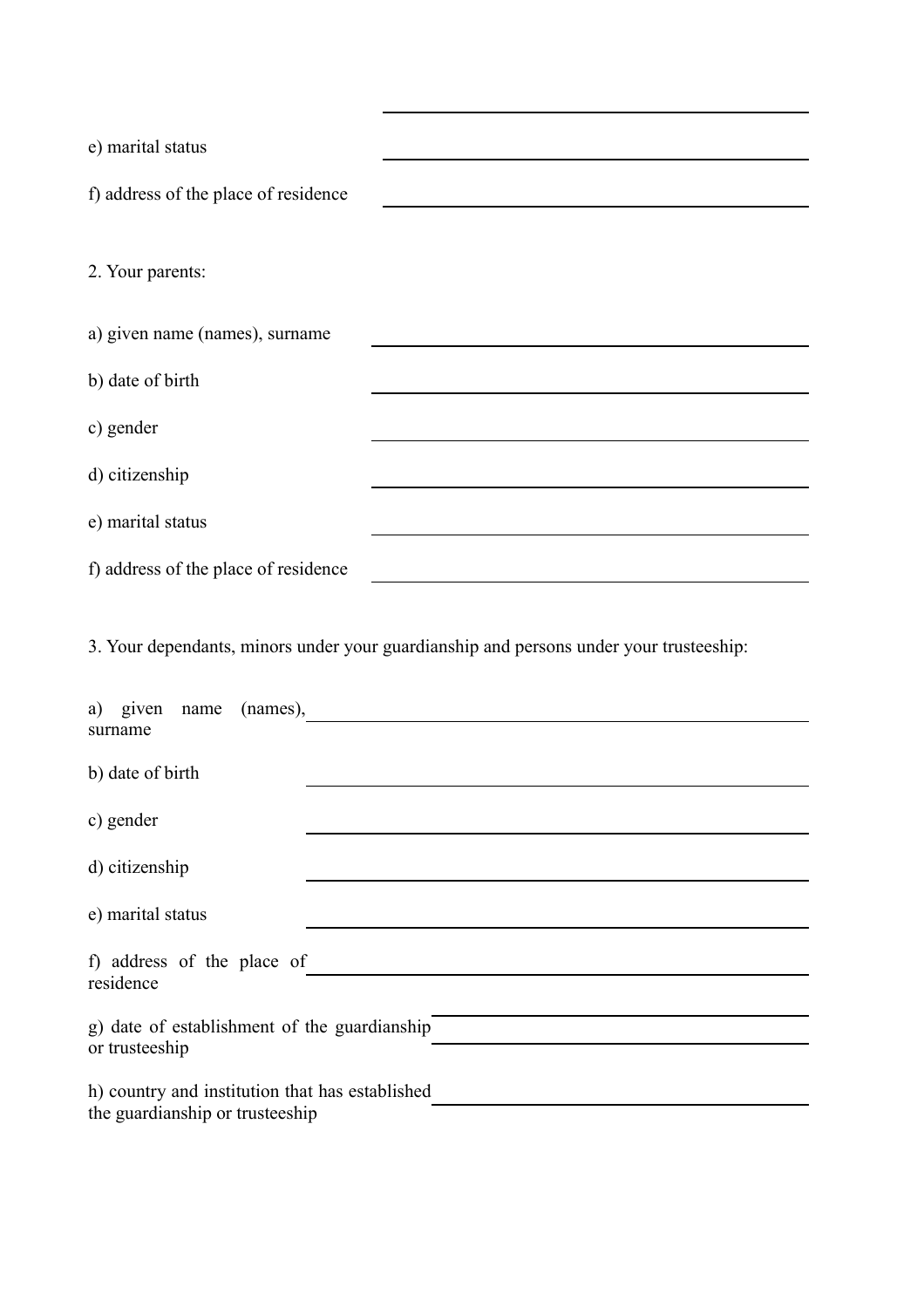i) entry number in the register for the establishment of the guardianship or trusteeship j) time period for which the guardianship or trusteeship has been established

#### **VII. Additional Information**

If you wish, indicate a contact person in a foreign country and in Latvia (a relative or a friend) to be notified in case of an accident:

| a) given name (names), surname                               |  |
|--------------------------------------------------------------|--|
| b) date of birth                                             |  |
| c) address of the place of residence<br>and telephone number |  |

#### **VIII. Declaration**

Please read and acknowledge with your signature the text of the following content:

#### **I hereby acknowledge that:**

1. I have provided complete and true information, when applying for the document certifying the right of residence.

2. I hereby undertake to inform in writing, within three days, the Office of Citizenship and Migration Affairs in case the circumstances, on the basis of which I have

received the document certifying the right of residence have ceased to exist or have changed or I have relocated for permanent residence abroad.

3. I recognise the right of the Office of Citizenship and Migration Affairs to interview me and the person inviting me, and to request explanations, as well as to verify the information provided by me.

4. I have not been diagnosed with infectious diseases referred to in the Cabinet Regulation specifying the procedures for mandatory medical and laboratory examination, mandatory and forced isolation and treatment in cases of infectious diseases, which would preclude me from the right to obtain a document certifying the right of residence, or I possess a document issued by the competent authority of a Member State of the European Union or the European Economic Area, or by the Swiss Confederation, which certifies the right to receive regular health care services.

5. I have the necessary resources for residence in the Republic of Latvia (please specify the type and amount).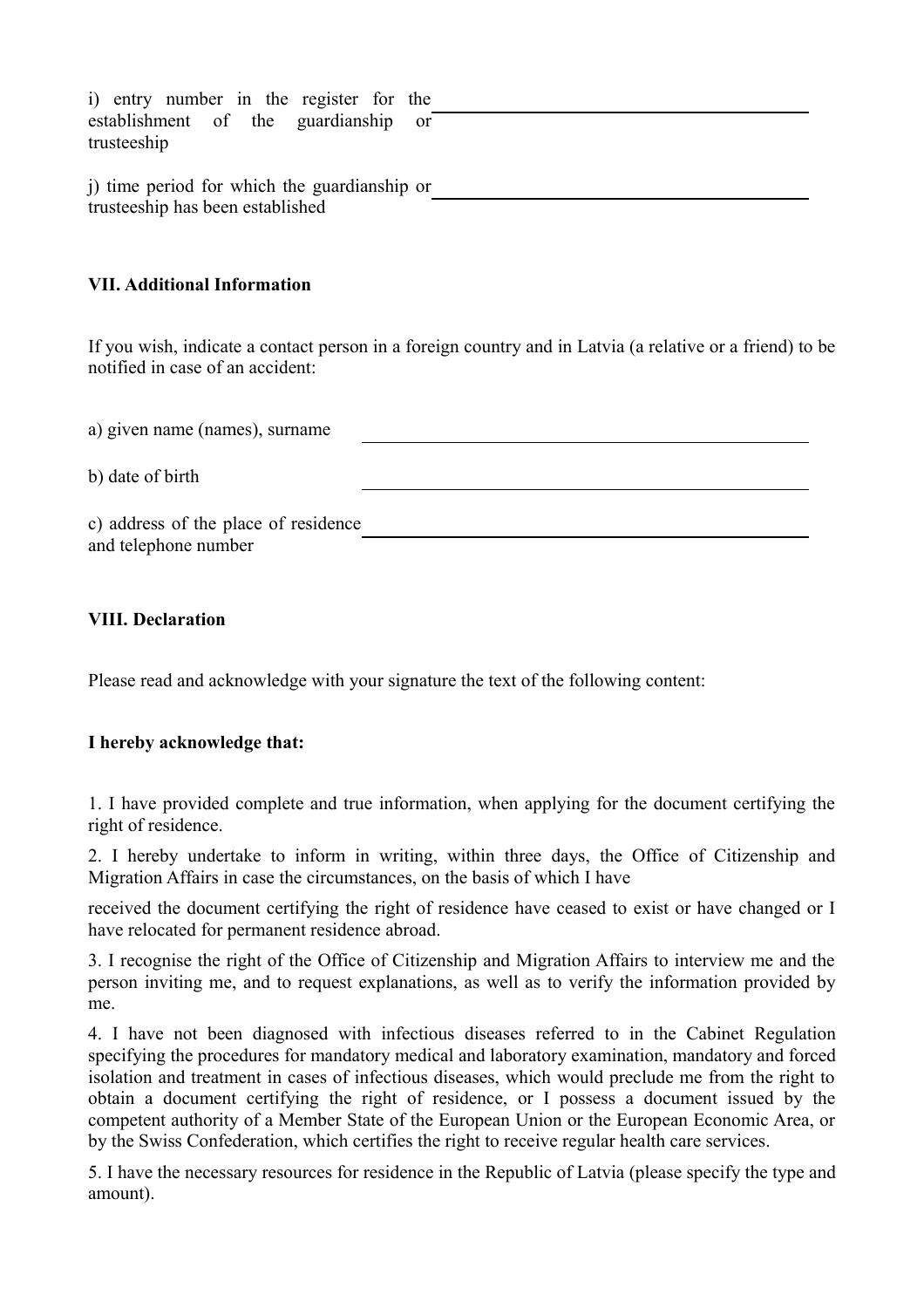6. I understand all the questions asked in this questionnaire or I have received the relevant explanations in a language, which I can comprehend, or through an interpreter.

Signature\_\_\_\_\_\_\_\_\_\_\_\_\_\_\_\_\_ Date

## **IX. Internal Notes**

1. Spelling in Latvian of the given name (names) and surname of the person filling out the questionnaire, in accordance with the rules on the rendering of foreign proper (personal) names

2. Official who received the documents:

| position                                                                                |
|-----------------------------------------------------------------------------------------|
| given name (names),<br>surname                                                          |
| signature                                                                               |
|                                                                                         |
| Date                                                                                    |
| <b>Notes</b>                                                                            |
|                                                                                         |
| 4. The decision (term of validity of the<br>document certifying the right of residence, |
| grounds for issuing the document certifying the<br>right of residence, kind, type)      |
| 5. Personal identity number                                                             |

6. Official who prepared the decision: